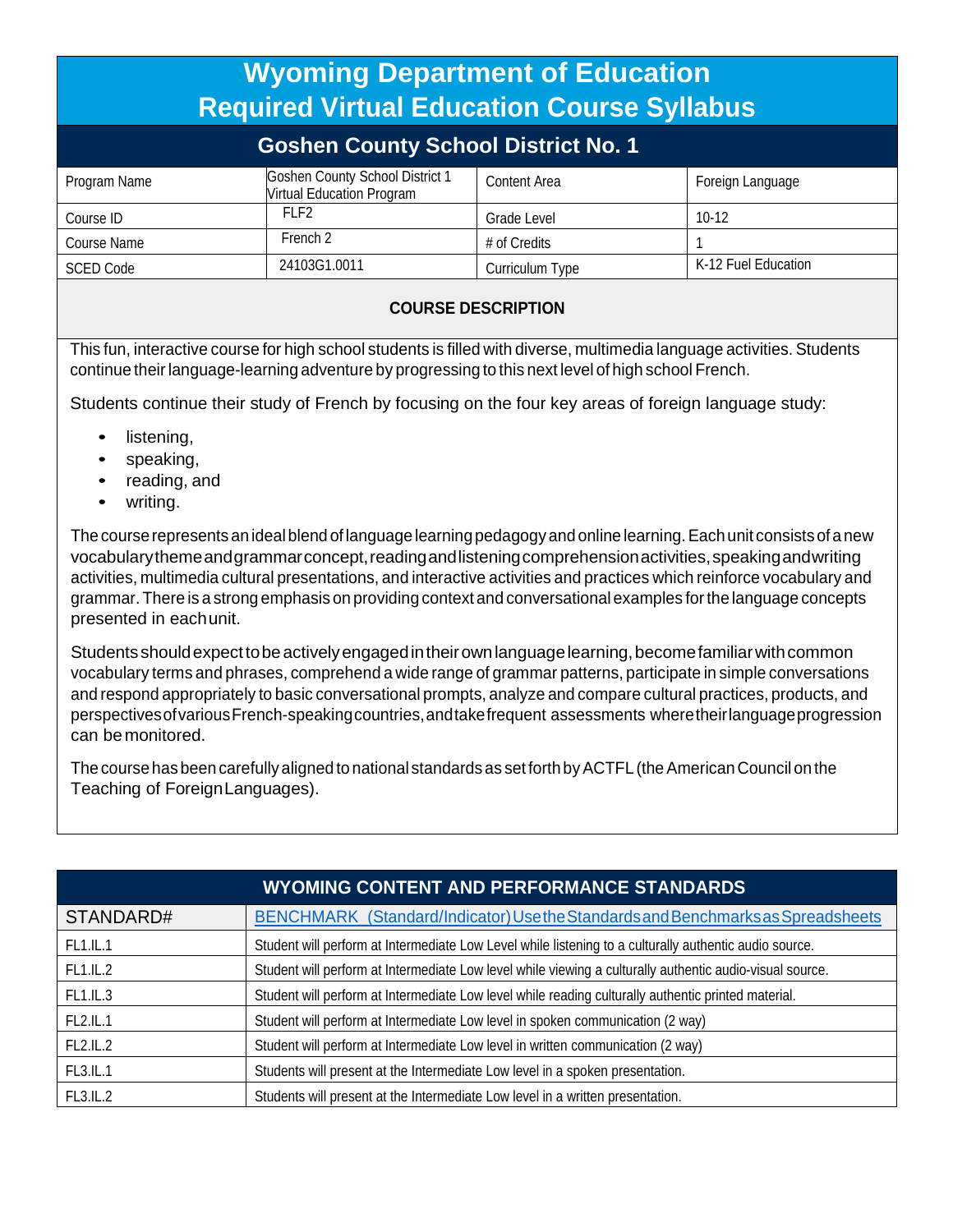| <b>SCOPE AND SEQUENCE</b>                                                                                                                                                                                                |                                                                                                                                                                                |                                   |                                                                        |                                                                                                                                        |                                                                                                                                                                                                                                        |  |
|--------------------------------------------------------------------------------------------------------------------------------------------------------------------------------------------------------------------------|--------------------------------------------------------------------------------------------------------------------------------------------------------------------------------|-----------------------------------|------------------------------------------------------------------------|----------------------------------------------------------------------------------------------------------------------------------------|----------------------------------------------------------------------------------------------------------------------------------------------------------------------------------------------------------------------------------------|--|
| <b>UNIT OUTLINE</b>                                                                                                                                                                                                      |                                                                                                                                                                                |                                   |                                                                        | <b>STANDARD</b>                                                                                                                        | <b>OUTCOMES OBJECTIVES/</b><br>STUDENT CENTERED GOALS                                                                                                                                                                                  |  |
| Unit 1: Verb Review                                                                                                                                                                                                      |                                                                                                                                                                                |                                   |                                                                        | <b>FL1.IL.1</b><br>FL1.IL.2                                                                                                            | 1. Students will identify                                                                                                                                                                                                              |  |
|                                                                                                                                                                                                                          | Unit 1, Lessons 1-5 utilize the following protocol: Warm-Up, Matching, Listening and Speaking<br>Labs, Speaking/Recording Labs, Listening and Writing Labs.                    |                                   | FL1.IL.3<br>FL2.IL.1<br>FL2.IL.2                                       | Present Tense Verbs and the<br>verbs in the Imperative Tense<br>2. Students will write the                                             |                                                                                                                                                                                                                                        |  |
| Vocabulary                                                                                                                                                                                                               | Grammar                                                                                                                                                                        | Culture                           | Pronunciation                                                          | FL3.IL.1                                                                                                                               | correct conjugation for each                                                                                                                                                                                                           |  |
| Verb Review                                                                                                                                                                                                              | Regular Verbs<br>Review<br><b>Present Tense</b><br>The Imperative                                                                                                              | French Polynesia:<br>Introduction | Word final<br>consonants: When to<br>pronounce "-ent"                  | FL3.IL.2                                                                                                                               | sentence using the present or<br>imperative tenses.<br>3. Students will gain cultural                                                                                                                                                  |  |
| Lessons<br>Warm Ups<br>٠<br><b>Matching Activities</b><br>Speaking Lab<br>٠<br>$\bullet$<br>$\bullet$<br><b>Assessments:</b><br>$\bullet$<br>$\bullet$<br>Culture Quiz<br><b>Writing Test</b><br>$\bullet$<br>Journaling | Listening, Reading, and Writing<br>Conversation Stations 1 & 2<br>Reading Comprehension<br>Listening Comprehension<br>Test A - Online Objective<br>What to do on a regular day |                                   |                                                                        |                                                                                                                                        | knowledge about the French<br>Polynesian culture.<br>4. Students will write about<br>what they do on a normal day.<br>5. Students will write a letter<br>to a friend about what they<br>like to do and what they do<br>not like to do. |  |
| Unit 2: Descriptions                                                                                                                                                                                                     | Unit 2, Lessons 1-5 utilize the following protocol: Warm-Up, Matching, Listening and Speaking<br>Labs, Speaking/Recording Labs, Listening and Writing Labs.                    |                                   | FL1.IL.1<br><b>FL1.IL.2</b><br>FL1.IL.3<br>FL2.IL.1<br><b>FL2.IL.2</b> | 1. Students will identify Irregular<br>Adjectives<br>2. Students will gain understanding of<br>correct Adjective Placement and         |                                                                                                                                                                                                                                        |  |
| Vocabulary                                                                                                                                                                                                               | Grammar                                                                                                                                                                        | Culture                           | Pronunciation                                                          | FL3.IL.1                                                                                                                               | Possessive Adjectives                                                                                                                                                                                                                  |  |
| Descriptions                                                                                                                                                                                                             | Irregular<br>Adjectives<br>Adjective<br>Placement<br>Possessive<br>Adjectives                                                                                                  | The Cultural<br>Festival of Heiva | ΝA                                                                     | FL3.IL.2                                                                                                                               | 3. Students will write the correct form<br>of adjectives.<br>4. Students will gain cultural<br>knowledge about the Festival of                                                                                                         |  |
| Lessons<br>Warm Ups<br><b>Matching Activities</b><br>٠<br>Speaking Lab                                                                                                                                                   | Listening, Reading, and Writing<br>Conversation Stations 1 & 2                                                                                                                 |                                   |                                                                        |                                                                                                                                        | Heiva.<br>5. Students will record a presentation<br>and describe their friend using the<br>grammar from the unit.                                                                                                                      |  |
| Assessments:<br>$\bullet$<br>Culture Quiz<br>٠<br>Speaking Test                                                                                                                                                          | Reading Comprehension<br>Listening Comprehension<br>Test A - Online Objective                                                                                                  |                                   |                                                                        |                                                                                                                                        |                                                                                                                                                                                                                                        |  |
| Journaling                                                                                                                                                                                                               | Friends and their qualities                                                                                                                                                    |                                   |                                                                        |                                                                                                                                        |                                                                                                                                                                                                                                        |  |
| Unit 3: Food                                                                                                                                                                                                             |                                                                                                                                                                                |                                   |                                                                        | FL1.IL.1<br>FL1.IL.2                                                                                                                   | 1. Students will identify the Past Tense                                                                                                                                                                                               |  |
|                                                                                                                                                                                                                          | Unit 3, Lessons 1-5 utilize the following protocol: Warm-Up, Matching, Listening and Speaking<br>Labs, Speaking/Recording Labs, Listening and Writing Labs.                    |                                   | FL1.IL.3<br>FL2.IL.1<br>FL2.IL.2                                       | 2. Students will complete sentences writing<br>the correct conjugation of the Past Tense.<br>3. Students will gain knowledge and learn |                                                                                                                                                                                                                                        |  |
| Vocabulary                                                                                                                                                                                                               | Grammar                                                                                                                                                                        | Culture                           | Pronunciation                                                          | FL3.IL.1                                                                                                                               | about how to pronounce masculine and                                                                                                                                                                                                   |  |
| Food                                                                                                                                                                                                                     | The Past Tense<br>(passé compose)                                                                                                                                              | Polynesian Cuisine                | Masculine and<br>Feminine<br>Adjective<br>Endings                      | FL3.IL.2                                                                                                                               | feminine adjective endings<br>4. Students will gain cultural knowledge and<br>understanding of Polynesian Cuisine.                                                                                                                     |  |
| Lessons<br>Warm Ups<br>٠<br><b>Matching Activities</b><br>٠<br>Speaking Lab<br>٠                                                                                                                                         |                                                                                                                                                                                |                                   |                                                                        |                                                                                                                                        |                                                                                                                                                                                                                                        |  |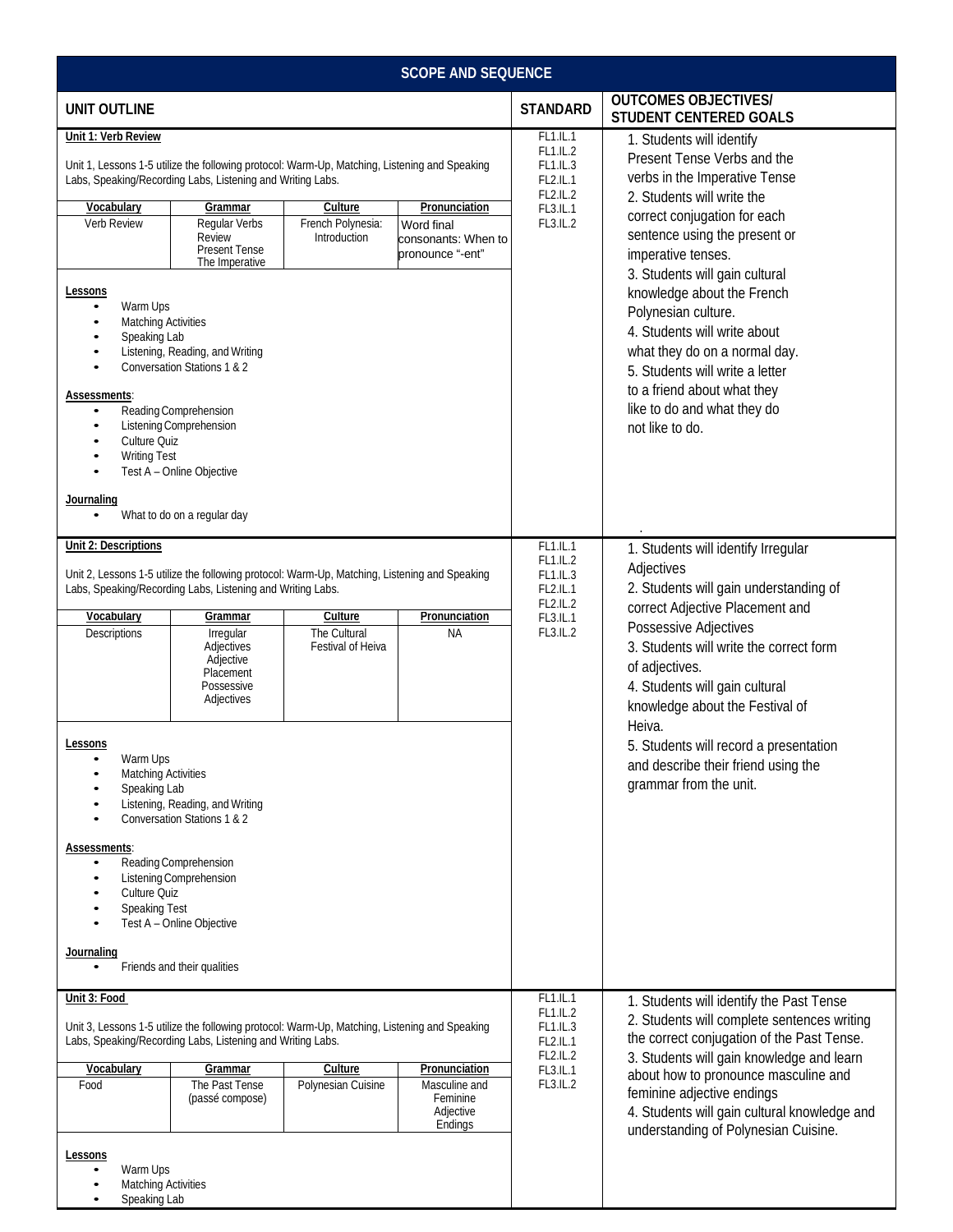| <b>SCOPE AND SEQUENCE</b>                                                                                                                                                                                                                                                                                                                                                  |                                                                                    |                                                                                                                                                                                                                                                                                                                       |
|----------------------------------------------------------------------------------------------------------------------------------------------------------------------------------------------------------------------------------------------------------------------------------------------------------------------------------------------------------------------------|------------------------------------------------------------------------------------|-----------------------------------------------------------------------------------------------------------------------------------------------------------------------------------------------------------------------------------------------------------------------------------------------------------------------|
| <b>UNIT OUTLINE</b>                                                                                                                                                                                                                                                                                                                                                        | <b>STANDARD</b>                                                                    | <b>OUTCOMES OBJECTIVES/</b><br><b>STUDENT CENTERED GOALS</b>                                                                                                                                                                                                                                                          |
| Listening, Reading, and Writing<br>$\bullet$<br>Conversation Stations 1 & 2<br>Assessments:<br>Reading Comprehension<br>Listening Comprehension<br>$\bullet$<br>Culture Quiz<br><b>Writing Test</b><br>Test A - Online Objective<br>Journaling<br>Rare foods and raw meat                                                                                                  |                                                                                    | 5. Students will compare the foods from other<br>cultures to that of their own (rare foods in<br>other cultures vs. rare foods in their own<br>culture.)<br>6. Students will write and describe a dish.                                                                                                               |
| Unit 4: Professions                                                                                                                                                                                                                                                                                                                                                        | FL1.IL.1                                                                           | 1. Students will identify the near future and                                                                                                                                                                                                                                                                         |
| Unit 4, Lessons 1-5 utilize the following protocol: Warm-Up, Matching, Listening and Speaking<br>Labs, Speaking/Recording Labs, Listening and Writing Labs.<br>Pronunciation<br>Vocabulary<br>Culture<br>Grammar<br>Tahitian<br>Professions<br>The Near Future<br><b>NA</b><br>(future proche)<br>Language<br>Double Verb<br>Sentences                                     | <b>FL1.IL.2</b><br>FL1.IL.3<br>FL2.IL.1<br><b>FL2.IL.2</b><br>FL3.IL.1<br>FL3.IL.2 | double verb sentences.<br>2. Students will complete sentences using the<br>correct forms of the near future.<br>3. Students will complete sentences using<br>correct double verb sentences.<br>4. Students will gain cultural knowledge about<br>Tahitian language.<br>5. Students will write about what they want to |
| Lessons<br>Warm Ups<br>٠<br><b>Matching Activities</b><br>٠<br>Speaking Lab<br>$\bullet$<br>Listening, Reading, and Writing<br>$\bullet$<br>Conversation Stations 1 & 2<br>Assessments:<br>Reading Comprehension<br>$\bullet$<br>Listening Comprehension<br>٠<br>Culture Quiz<br>Speaking Test<br>Test A - Online Objective<br>Journaling<br>My Future Profession<br>٠     |                                                                                    | be (professions) in the future and what they<br>will do to prepare for their future profession.<br>6. Students will record a presentation about<br>when they are looking for a job and what they<br>will do to prepare.                                                                                               |
| Unit 5: At a Restaurant<br>Unit 5, Lessons 1-5 utilize the following protocol: Warm-Up, Matching, Listening and Speaking<br>Labs, Speaking/Recording Labs, Listening and Writing Labs.                                                                                                                                                                                     | FL1.L.1<br>FL1.IL.2<br>FL1.IL.3<br>FL2.IL.1                                        | 1. Students will identify negative expressions<br>and the partitive article<br>2. Students will complete sentences with the                                                                                                                                                                                           |
| Culture<br>Pronunciation<br>Vocabulary<br>Grammar                                                                                                                                                                                                                                                                                                                          | <b>FL2.IL.2</b><br>FL3.IL.1                                                        | correct negative expression and the partitive<br>article                                                                                                                                                                                                                                                              |
| <b>Tahitian History</b><br>Restaurant<br>Negative<br>La liaison<br>Expressions<br>The Partitive<br>Article                                                                                                                                                                                                                                                                 | FL3.IL.2                                                                           | 3. Students will gain cultural knowledge about<br>Tahitian history.<br>4. Students will study pronunciation of                                                                                                                                                                                                        |
| Lessons<br>Warm Ups<br><b>Matching Activities</b><br>Speaking Lab<br>Listening, Reading, and Writing<br>Conversation Stations 1 & 2<br>$\bullet$<br><u>Assessments:</u><br>Reading Comprehension<br>٠<br>Listening Comprehension<br>٠<br>Culture Quiz<br><b>Writing Test</b><br>$\bullet$<br>Test A - Online Objective<br>Journaling<br>Foods at a restaurant<br>$\bullet$ |                                                                                    | liaisons.<br>5. Students will record a presentation about<br>foods they don't eat at a restaurant.<br>5. Students will write about their favorite<br>restaurant.                                                                                                                                                      |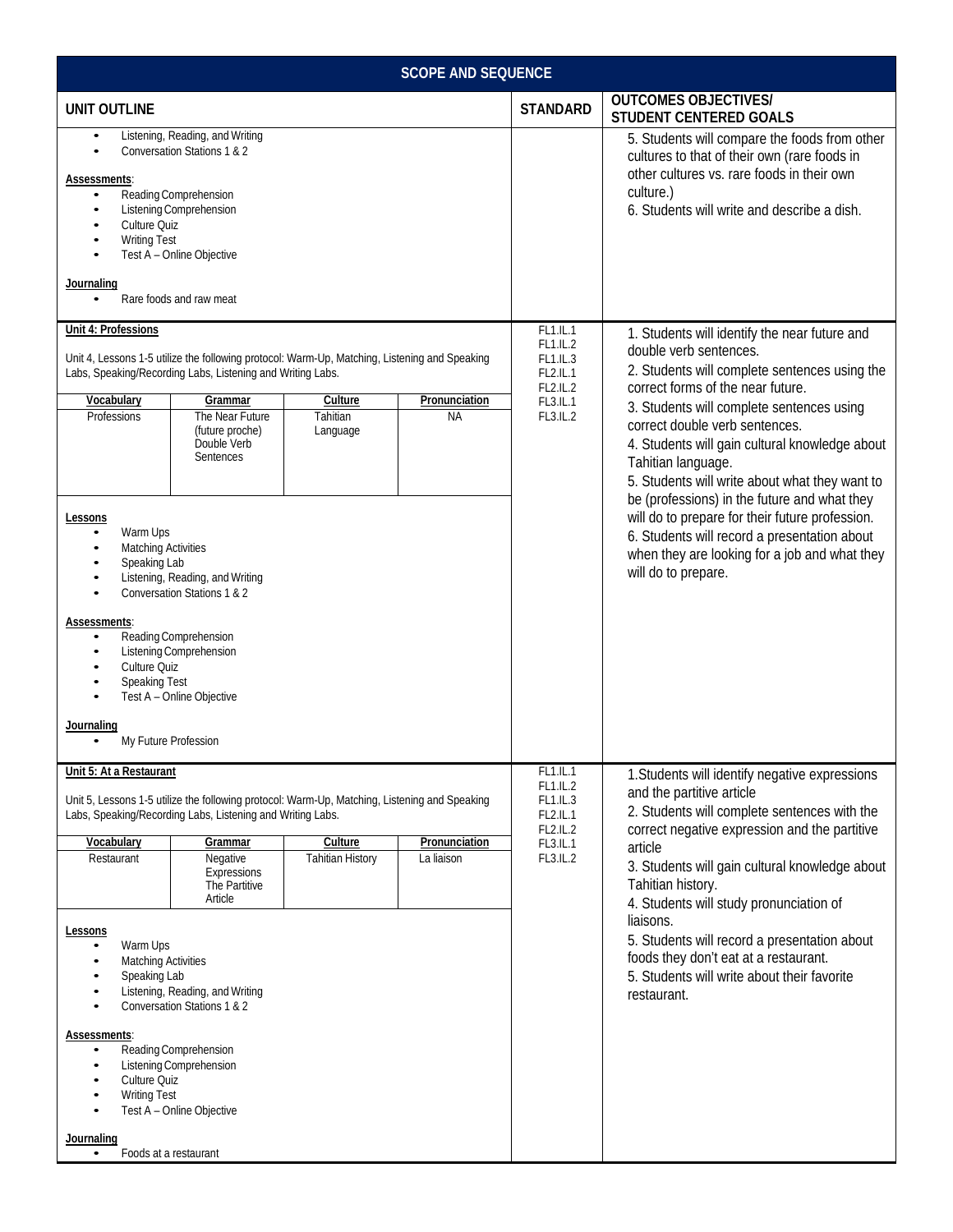| <b>SCOPE AND SEQUENCE</b>                                                                                                                                                                                                           |                                                                                                                                                                             |                                                                                                                                                             |                                                                 |                                                                                                                                             |                                                                                                                                                                                                                                                                                                                                                                                                                                            |  |  |
|-------------------------------------------------------------------------------------------------------------------------------------------------------------------------------------------------------------------------------------|-----------------------------------------------------------------------------------------------------------------------------------------------------------------------------|-------------------------------------------------------------------------------------------------------------------------------------------------------------|-----------------------------------------------------------------|---------------------------------------------------------------------------------------------------------------------------------------------|--------------------------------------------------------------------------------------------------------------------------------------------------------------------------------------------------------------------------------------------------------------------------------------------------------------------------------------------------------------------------------------------------------------------------------------------|--|--|
| <b>UNIT OUTLINE</b>                                                                                                                                                                                                                 |                                                                                                                                                                             |                                                                                                                                                             |                                                                 | <b>STANDARD</b>                                                                                                                             | <b>OUTCOMES OBJECTIVES/</b><br><b>STUDENT CENTERED GOALS</b>                                                                                                                                                                                                                                                                                                                                                                               |  |  |
| Unit 6: Extended Family<br>Vocabulary<br><b>Extended Family</b><br>Lessons                                                                                                                                                          | Labs, Speaking/Recording Labs, Listening and Writing Labs.<br>Grammar<br>Direct Object Pronouns<br>Stress (Tonic) Pronouns                                                  | Unit 6, Lessons 1-5 utilize the following protocol: Warm-Up, Matching, Listening and Speaking<br>Culture<br>Monoï, an<br>Ambassador of<br>Beauty and Health | Pronunciation<br><b>NA</b>                                      | FL1.IL.1<br><b>FL1.IL.2</b><br>FL1.IL.3<br>FL2.IL.1<br><b>FL2.IL.2</b><br>FL3.IL.1<br>FL3.IL.2                                              | 1. Students will identify direct object<br>pronouns and stress (tonic) pronouns<br>2. Students will complete sentences by<br>writing the correct direct object pronouns<br>and stress (tonic) pronouns.<br>3. Students will gain knowledge of Monoï,<br>and Ambassador of Beauty and Health<br>4. Students will write about their family and<br>extended family<br>5. Students will record a presentation<br>about one of their ancestors. |  |  |
| Warm Ups<br>٠<br><b>Matching Activities</b><br>٠<br>Speaking Lab<br>٠<br>$\bullet$<br>٠<br>Assessments:<br>$\bullet$<br>$\bullet$<br>Culture Quiz<br>Speaking Test<br>Journaling<br>Family                                          | Listening, Reading, and Writing<br>Conversation Stations 1 & 2<br>Reading Comprehension<br>Listening Comprehension<br>Test A - Online Objective                             |                                                                                                                                                             |                                                                 |                                                                                                                                             |                                                                                                                                                                                                                                                                                                                                                                                                                                            |  |  |
| Unit 7: Shopping                                                                                                                                                                                                                    | Labs, Speaking/Recording Labs, Listening and Writing Labs.                                                                                                                  | Unit 7, Lessons 1-5 utilize the following protocol: Warm-Up, Matching, Listening and Speaking                                                               | FL1.IL.1<br><b>FL1.IL.2</b><br>FL1.IL.3<br>FL2.IL.1<br>FL2.IL.2 | 1. Students will identify indirect object<br>pronouns.<br>2. Students will complete sentences with the<br>correct indirect object pronouns. |                                                                                                                                                                                                                                                                                                                                                                                                                                            |  |  |
| Vocabulary<br>Health (talking with<br>doctors)                                                                                                                                                                                      | Grammar<br>Indirect Object<br>Pronouns                                                                                                                                      | Culture<br>The Painter Paul<br>Gauguin                                                                                                                      | Pronunciation<br>The Open and<br>Closed "U"<br>Sounds           | FL3.IL.1<br>FL3.IL.2                                                                                                                        | 3. Students will gain an understanding about<br>open and closed "u" sounds.<br>4. Students will gain cultural knowledge<br>about the painter Paul Gauguin.<br>5. Students will record a presentation about                                                                                                                                                                                                                                 |  |  |
| Lessons<br>Warm Ups<br><b>Matching Activities</b><br>٠<br>Speaking Lab<br><b>Assessments:</b><br>٠<br>Culture Quiz<br>$\bullet$<br>Literature Quiz<br>$\bullet$<br><b>Writing Test</b><br>٠<br><u>Journali</u> ng<br><b>Illness</b> | Listening, Reading, and Writing<br>Conversation Stations 1 & 2<br>Reading Comprehension<br>Listening Comprehension<br>Test A - Online Objective<br>Life Long Learner Report |                                                                                                                                                             |                                                                 | illness what they do when they get sick.<br>6. Students will write about the last time they<br>got sick and the symptoms they got.          |                                                                                                                                                                                                                                                                                                                                                                                                                                            |  |  |
| Unit 8: In the City                                                                                                                                                                                                                 |                                                                                                                                                                             |                                                                                                                                                             |                                                                 | FL1.IL.1                                                                                                                                    | 1. Students will identify prepositions                                                                                                                                                                                                                                                                                                                                                                                                     |  |  |
|                                                                                                                                                                                                                                     | Labs, Speaking/Recording Labs, Listening and Writing Labs.                                                                                                                  | Unit 8, Lessons 1-5 utilize the following protocol: Warm-Up, Matching, Listening and Speaking                                                               | FL1.IL.2<br>FL1.IL.3<br>FL2.IL.1<br><b>FL2.IL.2</b>             | 2. Students will complete sentences using the<br>correct preposition<br>3. Students will gain cultural knowledge about                      |                                                                                                                                                                                                                                                                                                                                                                                                                                            |  |  |
| Vocabulary<br>City                                                                                                                                                                                                                  | Grammar<br>Prepositions                                                                                                                                                     | <b>Culture</b><br>Tikis                                                                                                                                     | Pronunciation<br>ΝA                                             | FL3.IL.1<br>FL3.IL.2                                                                                                                        | <b>Tikis</b>                                                                                                                                                                                                                                                                                                                                                                                                                               |  |  |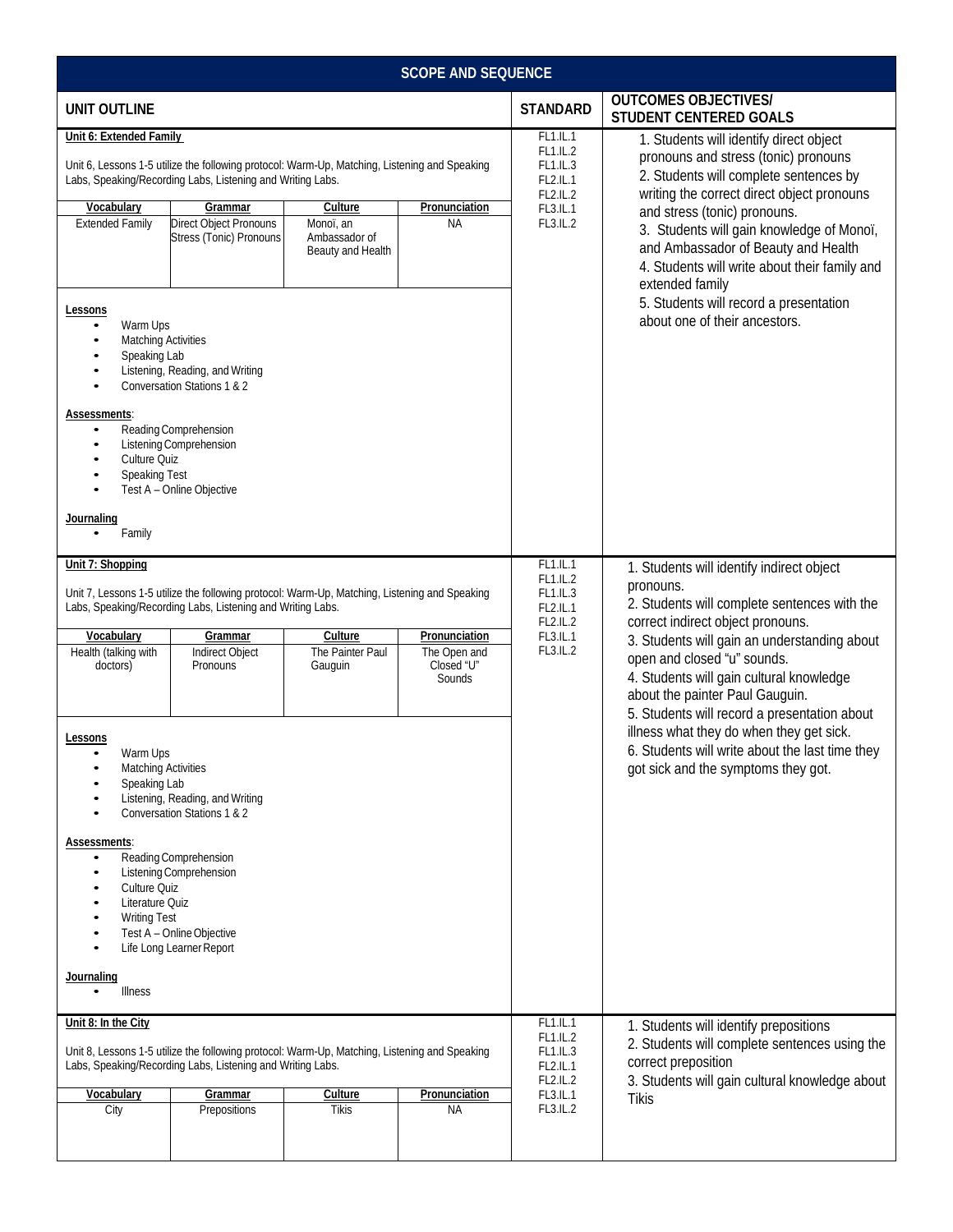|                                                                                                                                                                                                                                                                                                                                                                                                                           |                                                                                                                                       |                                                              | <b>SCOPE AND SEQUENCE</b>                                                                                         |                                                                                                                                                                                                                                                                                                                                                                                                                                                                                          |                                                                                                                                                                                                                                                                                                                                                             |
|---------------------------------------------------------------------------------------------------------------------------------------------------------------------------------------------------------------------------------------------------------------------------------------------------------------------------------------------------------------------------------------------------------------------------|---------------------------------------------------------------------------------------------------------------------------------------|--------------------------------------------------------------|-------------------------------------------------------------------------------------------------------------------|------------------------------------------------------------------------------------------------------------------------------------------------------------------------------------------------------------------------------------------------------------------------------------------------------------------------------------------------------------------------------------------------------------------------------------------------------------------------------------------|-------------------------------------------------------------------------------------------------------------------------------------------------------------------------------------------------------------------------------------------------------------------------------------------------------------------------------------------------------------|
| <b>UNIT OUTLINE</b>                                                                                                                                                                                                                                                                                                                                                                                                       |                                                                                                                                       |                                                              |                                                                                                                   | <b>STANDARD</b>                                                                                                                                                                                                                                                                                                                                                                                                                                                                          | <b>OUTCOMES OBJECTIVES/</b><br><b>STUDENT CENTERED GOALS</b>                                                                                                                                                                                                                                                                                                |
| Lessons<br>Warm Ups<br>$\bullet$<br><b>Matching Activities</b><br>$\bullet$<br>Speaking Lab<br>٠<br>Assessments:<br>Reading Comprehension<br>Listening Comprehension<br>Culture Quiz<br>Speaking Test<br>Journaling<br>Where I live<br>$\bullet$                                                                                                                                                                          | Listening, Reading, and Writing<br>Conversation Stations 1 & 2<br>Test A - Online Objective                                           |                                                              |                                                                                                                   | 4. Students will write about the place<br>where they live and what places are near<br>their home.<br>5. Students will record a presentation<br>about what they will do during the<br>weekend and what places they will visit.                                                                                                                                                                                                                                                            |                                                                                                                                                                                                                                                                                                                                                             |
| Unit 9: Semester 1 Midterm<br>Unit 9, Mid-Semester Review of Units 1-8.<br>Assessments:<br>$\bullet$<br>$\bullet$<br><b>Writing Tests</b><br><b>Speaking Tests</b><br>$\bullet$<br>Unit 10: Music                                                                                                                                                                                                                         | <b>Grammar and Vocabulary Assessment</b><br>Reading and Listening Comprehension                                                       |                                                              | FL1.IL.1<br><b>FL1.IL.2</b><br>FL1.IL.3<br><b>FL2.IL.1</b><br><b>FL2.IL.2</b><br>FL3.IL.1<br>FL3.IL.2<br>FL1.IL.1 | 1. Students will review the grammar and<br>cultural concepts studied in units 1-8.<br>2. Students will demonstrate proficiency<br>of the objectives from units 1 through 8 by<br>completing grammar and vocabulary<br>tests, reading and listening<br>comprehension tests, 2 writings tests and<br>2 speaking tests.<br>1. Students will identify the forms of quel                                                                                                                      |                                                                                                                                                                                                                                                                                                                                                             |
| Unit 10, Lessons 1-5 utilize the following protocol: Warm-Up, Matching, Listening and Speaking<br>Labs, Speaking/Recording Labs, Listening and Writing Labs.<br>Vocabulary<br>Music<br>Lessons<br>Warm Ups<br><b>Matching Activities</b><br>Speaking Lab<br>Assessments:<br>Reading Comprehension<br>Listening Comprehension<br>Culture Quiz<br>Speaking Test<br>Journaling<br><b>Music Preferences</b><br>Unit 11: Music | Grammar<br>Forms of quel and<br>lequel<br>Listening, Reading, and Writing<br>Conversation Stations 1 & 2<br>Test A - Online Objective | Culture<br>Morocco:<br>Introduction                          | Pronunciation<br>N/A                                                                                              | FL1.IL.2<br>FL1.IL.3<br><b>FL2.IL.1</b><br><b>FL2.IL.2</b><br>FL3.IL.1<br>FL3.IL.2<br>FL1.IL.1                                                                                                                                                                                                                                                                                                                                                                                           | and lequel<br>2. Students will complete sentences using<br>the correct forms of quel and lequel<br>3. Students will gain cultural knowledge<br>about Morocco<br>4. Students will write about their musical<br>preferences<br>5. Students will record a presentation<br>about the different music genres they like.<br>1. Students will identify uses of the |
| Unit 11, Lessons 1-5 utilize the following protocol: Warm-Up, Matching, Listening and Speaking<br>Labs, Speaking/Recording Labs, Listening and Writing Labs.<br>Vocabulary<br>Pastimes<br>Lessons<br>Warm Ups<br>$\bullet$<br><b>Matching Activities</b><br>Speaking Lab                                                                                                                                                  | Grammar<br>The Imperfect<br>Listening, Reading, and Writing<br>Conversation Stations 1 & 2                                            | Culture<br>The Souk, a<br><b>Traditional Market</b><br>Place | FL1.IL.2<br>FL1.IL.3<br><b>FL2.IL.1</b><br><b>FL2.IL.2</b><br>FL3.IL.1<br>FL3.IL.2                                | imperfect tense<br>2. Students will complete sentences using<br>the correct form of the imperfect tense<br>3. Students will gain an understanding<br>about open and closed "e" sounds<br>4. Students will gain knowledge about the<br>souk, a traditional market place<br>5. Students will record a short<br>presentation about what they do on their<br>free time.<br>6. Students will write about their opinion<br>on the importance about playing sports or<br>playing an instrument. |                                                                                                                                                                                                                                                                                                                                                             |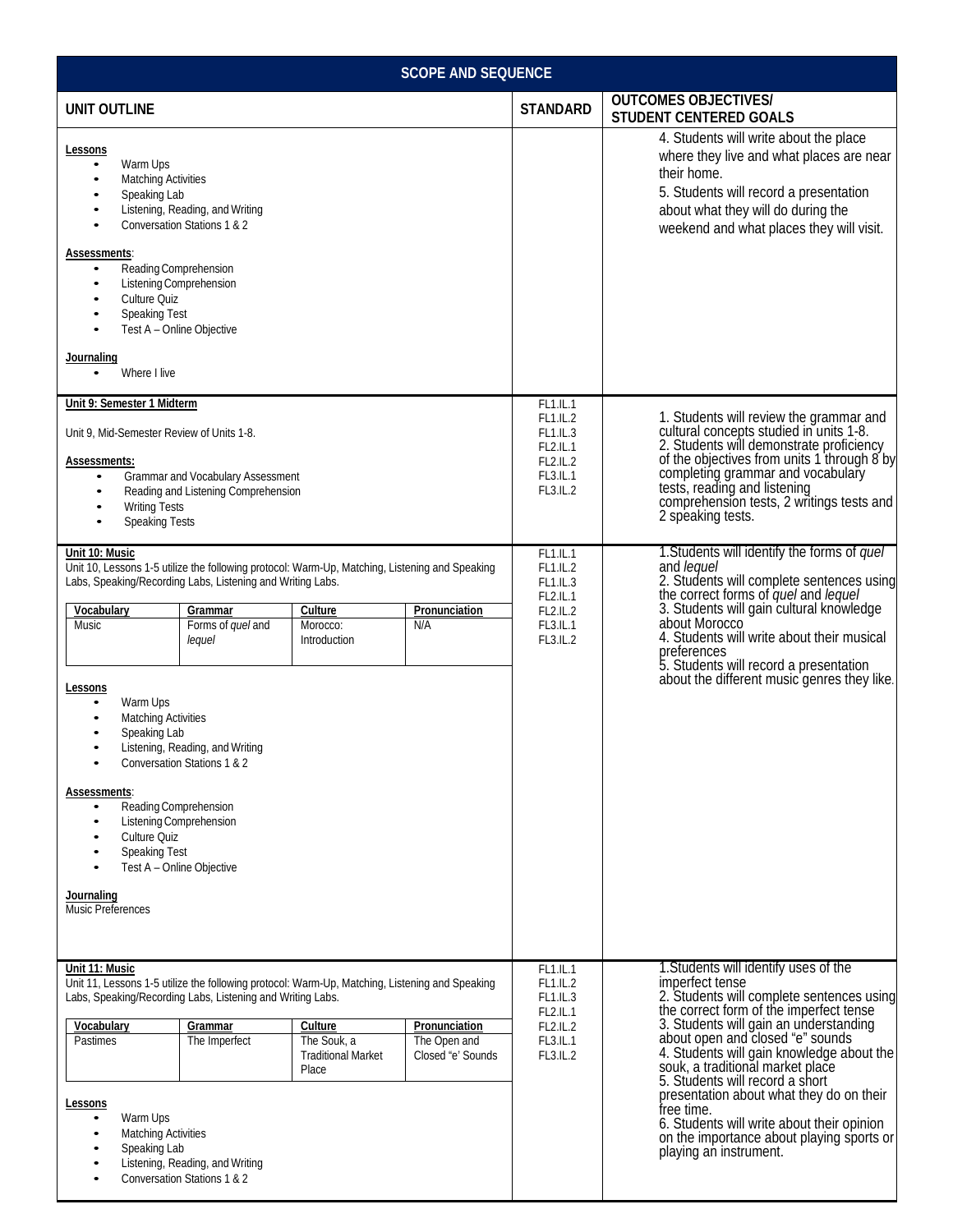| Assessments:<br>Reading Comprehension<br>Listening Comprehension<br>Culture Quiz<br><b>Writing Test</b><br>Journaling<br>Free time                                                                                                                                                                                                                                                                                                                                                                                                                                                                                                                                                                                         | Test A - Online Objective                                                                                                                      |                             |                                                                                         |                                                                                                                                                                                                                                                                                                                                                                                                                                                                                                                                                                                          |                                                                                                                                                                                                                                                                                                                                                                       |
|----------------------------------------------------------------------------------------------------------------------------------------------------------------------------------------------------------------------------------------------------------------------------------------------------------------------------------------------------------------------------------------------------------------------------------------------------------------------------------------------------------------------------------------------------------------------------------------------------------------------------------------------------------------------------------------------------------------------------|------------------------------------------------------------------------------------------------------------------------------------------------|-----------------------------|-----------------------------------------------------------------------------------------|------------------------------------------------------------------------------------------------------------------------------------------------------------------------------------------------------------------------------------------------------------------------------------------------------------------------------------------------------------------------------------------------------------------------------------------------------------------------------------------------------------------------------------------------------------------------------------------|-----------------------------------------------------------------------------------------------------------------------------------------------------------------------------------------------------------------------------------------------------------------------------------------------------------------------------------------------------------------------|
| Unit 12: Holidays and Celebrations<br>Unit 12, Lessons 1-5 utilize the following protocol: Warm-Up, Matching, Listening and Speaking<br>Labs, Speaking/Recording Labs, Listening and Writing Labs.<br>Vocabulary<br>Holidays and<br>Celebrations<br>Lessons<br>Warm Ups<br><b>Matching Activities</b><br>Speaking Lab<br>Assessments:<br>Reading Comprehension<br>$\bullet$<br>Listening Comprehension<br>Culture Quiz<br><b>Speaking Test</b><br>Journaling<br>National Holidays                                                                                                                                                                                                                                          | Grammar<br>The Imperfect vs. the<br>Paste Tense<br>Listening, Reading, and Writing<br>Conversation Stations 1 & 2<br>Test A - Online Objective | Culture<br>Moroccan Cuisine | Pronunciation<br>N/A                                                                    | FL1.IL.1<br>FL1.IL.2<br>FL1.IL.3<br>FL2.IL.1<br><b>FL2.IL.2</b><br>FL3.IL.1<br>FL3.IL.2                                                                                                                                                                                                                                                                                                                                                                                                                                                                                                  | 1. Students will compare the uses of the<br>imperfect tense vs. the past tense.<br>2. Students will complete sentences using<br>the imperfect vs. the past tense.<br>3. Students will gain cultural knowledge<br>about Moroccan Cuisine.<br>4. Students will write about National<br>Holidays<br>5. Students record a short presentation<br>about a family tradition. |
| Unit 13: Countries and Nationalities<br>Unit 13, Lessons 1-5 utilize the following protocol: Warm-Up, Matching, Listening and Speaking<br>Labs, Speaking/Recording Labs, Listening and Writing Labs.<br>Vocabulary<br>Culture<br>Pronunciation<br>Grammar<br>Countries and<br>Prepositions with<br>Multilingual Morocco<br>The e caduc (schwa)<br>Nationalities<br>Proper Place Names<br>part 1: Identification<br>Lessons<br>Warm Ups<br><b>Matching Activities</b><br>Speaking Lab<br>Listening, Reading, and Writing<br>Conversation Stations 1 & 2<br><b>Assessments:</b><br>Reading Comprehension<br>Listening Comprehension<br>Culture Quiz<br><b>Writing Test</b><br>Test A - Online Objective<br><u>Journaling</u> |                                                                                                                                                |                             | FL1.IL.1<br>FL1.IL.2<br>FL1.IL.3<br>FL2.IL.1<br><b>FL2.IL.2</b><br>FL3.IL.1<br>FL3.IL.2 | 1. Students will identify the uses of<br>prepositions with proper place names.<br>2. Students will complete sentences using<br>prepositions with proper place names.<br>3. Students will gain an understanding of<br>the e caduc (schwa) part 1: Identification.<br>4. Students will gain cultural knowledge of<br>multilingual morocco<br>5. Students will present orally about<br>where their ancestors come from.<br>6. Students will write about what<br>countries or places they have visited<br>abroad or imagine what countries they<br>have visited if they haven't been abroad. |                                                                                                                                                                                                                                                                                                                                                                       |
| My Ancestors<br>Unit 14: Vacation<br>Unit 14, Lessons 1-5 utilize the following protocol: Warm-Up, Matching, Listening and Speaking<br>Labs, Speaking/Recording Labs, Listening and Writing Labs.<br>Vocabulary<br>Pronunciation<br>Culture<br><b>Grammar</b><br>Moroccan Weddings<br>The Expressions<br>N/A<br>Vacation<br>depuis, il y a, and<br>pendant<br>Lessons<br>Warm Ups<br><b>Matching Activities</b><br>Speaking Lab<br>Listening, Reading, and Writing<br>Conversation Stations 1 & 2                                                                                                                                                                                                                          |                                                                                                                                                |                             |                                                                                         | <b>FL1.IL.1</b><br>FL1.IL.2<br>FL1.IL.3<br>FL2.IL.1<br>FL2.IL.2<br>FL3.IL.1<br>FL3.IL.2                                                                                                                                                                                                                                                                                                                                                                                                                                                                                                  | 1. Students will complete sentences using<br>the expressions <i>depuis</i> , <i>il</i> y a, and<br>pendant.<br>2. Students will gain cultural knowledge of<br>Moroccan weddings.<br>3. Students will write an itinerary for a<br>vacation they want to take.<br>4. Students will present orally about what<br>they have done during a vacation.                       |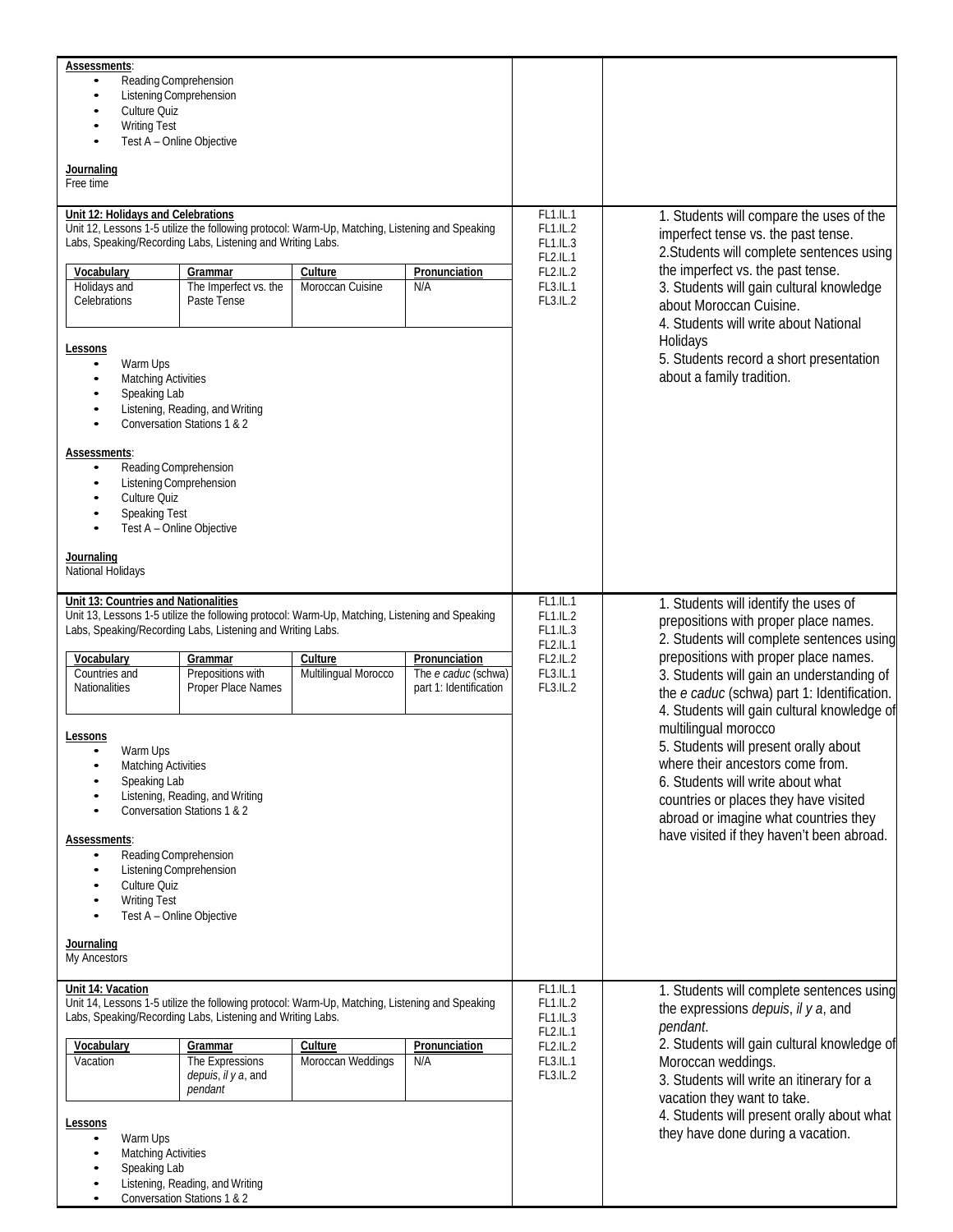| Assessments:<br>Reading Comprehension<br>Listening Comprehension<br>٠<br>Culture Quiz<br>$\bullet$<br>Speaking Test<br>Test A - Online Objective<br>Journaling<br>A vacation itinerary   |                                                                |                                                           |                                                                   |                                                                                                                                                                                                                   |                                                                                                                                            |
|------------------------------------------------------------------------------------------------------------------------------------------------------------------------------------------|----------------------------------------------------------------|-----------------------------------------------------------|-------------------------------------------------------------------|-------------------------------------------------------------------------------------------------------------------------------------------------------------------------------------------------------------------|--------------------------------------------------------------------------------------------------------------------------------------------|
| Unit 15:                                                                                                                                                                                 |                                                                |                                                           |                                                                   | FL1.IL.1                                                                                                                                                                                                          | 1. Students will identify reflexive verbs.                                                                                                 |
| Unit 15, Lessons 1-5 utilize the following protocol: Warm-Up, Matching, Listening and Speaking<br>Labs, Speaking/Recording Labs, Listening and Writing Labs.                             |                                                                |                                                           |                                                                   | FL1.IL.2<br>FL1.IL.3<br>FL2.IL.1                                                                                                                                                                                  | 2. Students will complete sentences using<br>reflexives.                                                                                   |
| Vocabulary<br>The Body                                                                                                                                                                   | Grammar<br><b>Reflexive Verbs</b>                              | Culture<br>Moroccan History                               | Pronunciation<br>The e caduc (schwa)<br>part 2: When they<br>drop | FL2.IL.2<br>FL3.IL.1<br>FL3.IL.2                                                                                                                                                                                  | 3. Students will gain a deeper<br>understanding of the e caduc (schwa)<br>4. Students will gain cultural knowledge of<br>Moroccan history. |
| Lessons<br>Warm Ups<br>٠<br><b>Matching Activities</b><br>٠<br>Speaking Lab<br>٠<br>$\bullet$<br>$\bullet$                                                                               | Listening, Reading, and Writing<br>Conversation Stations 1 & 2 |                                                           |                                                                   |                                                                                                                                                                                                                   | 5. Students will record a presentation<br>about their routine.<br>6. Students will write about their nightly<br>routine.                   |
| Assessments:<br>Reading Comprehension<br>$\bullet$<br>Listening Comprehension<br>$\bullet$<br>Culture Quiz<br>$\bullet$<br><b>Writing Test</b><br>$\bullet$<br>Test A - Online Objective |                                                                |                                                           |                                                                   |                                                                                                                                                                                                                   |                                                                                                                                            |
| Journaling<br>My routine                                                                                                                                                                 |                                                                |                                                           |                                                                   |                                                                                                                                                                                                                   |                                                                                                                                            |
| Unit 16: Clothing<br>Unit 16, Lessons 1-5 utilize the following protocol: Warm-Up, Matching, Listening and Speaking<br>Labs, Speaking/Recording Labs, Listening and Writing Labs.        |                                                                |                                                           |                                                                   | FL1.IL.1<br>FL1.IL.2<br>FL1.IL.3<br>FL2.IL.1                                                                                                                                                                      | 1. Students will identify reflexives in the<br>passécomposé.<br>2. Students will complete sentences using                                  |
| Vocabulary<br>Clothing                                                                                                                                                                   | Grammar<br>Reflexive Verbs in<br>the <i>passécomposé</i>       | Culture<br>La fantasia, an<br><b>Equestrian Tradition</b> | Pronunciation<br>N/A                                              | FL2.IL.2<br>FL3.IL.1<br>FL3.IL.2                                                                                                                                                                                  | the correct reflexives in the<br>passécomposé.<br>3. Students will gain cultural knowledge<br>and understanding of La fantasia, an         |
| Lessons<br>Warm Ups<br>٠<br><b>Matching Activities</b><br>Speaking Lab<br>٠<br>$\bullet$                                                                                                 | Listening, Reading, and Writing<br>Conversation Stations 1 & 2 |                                                           |                                                                   | Equestrian Tradition.<br>4. Students will write about what they<br>normally wear.<br>5. Students will record a presentation<br>about what they wore yesterday. They will<br>describe their outfit in more detail. |                                                                                                                                            |
| Assessments:<br>Reading Comprehension<br>٠<br>Listening Comprehension<br>٠<br>Culture Quiz<br>٠<br><b>Speaking Test</b><br>Test A - Online Objective                                     |                                                                |                                                           |                                                                   |                                                                                                                                                                                                                   |                                                                                                                                            |
| Journaling<br>What I Wear                                                                                                                                                                |                                                                |                                                           |                                                                   |                                                                                                                                                                                                                   |                                                                                                                                            |
| Unit 17: School<br>Unit 17, Lessons 1-5 utilize the following protocol: Warm-Up, Matching, Listening and Speaking<br>Labs, Speaking/Recording Labs, Listening and Writing Labs.          |                                                                |                                                           | FL1.IL.1<br>FL1.IL.2<br>FL1.IL.3<br>FL2.IL.1                      | 1. Students will identify the Pronoun y<br>2. Students will complete sentences using<br>the Pronoun y.                                                                                                            |                                                                                                                                            |
| Vocabulary<br>School                                                                                                                                                                     | Grammar<br>The Pronoun y                                       | Culture<br>The Tagine                                     | Pronunciation<br>Pronouncing<br><b>Numbers</b>                    | FL2.IL.2<br>FL3.IL.1<br>FL3.IL.2                                                                                                                                                                                  | 3. Students will gain a deeper<br>understanding of the pronunciation of<br>numbers.<br>4. Students will gain cultural knowledge of         |
| Lessons<br>Warm Ups<br>٠<br><b>Matching Activities</b><br>Speaking Lab<br>٠<br>$\bullet$                                                                                                 | Listening, Reading, and Writing                                |                                                           |                                                                   | the tagine.<br>5. Students will record a presentation<br>about their typical day at school.<br>6. Students will write about their preferred                                                                       |                                                                                                                                            |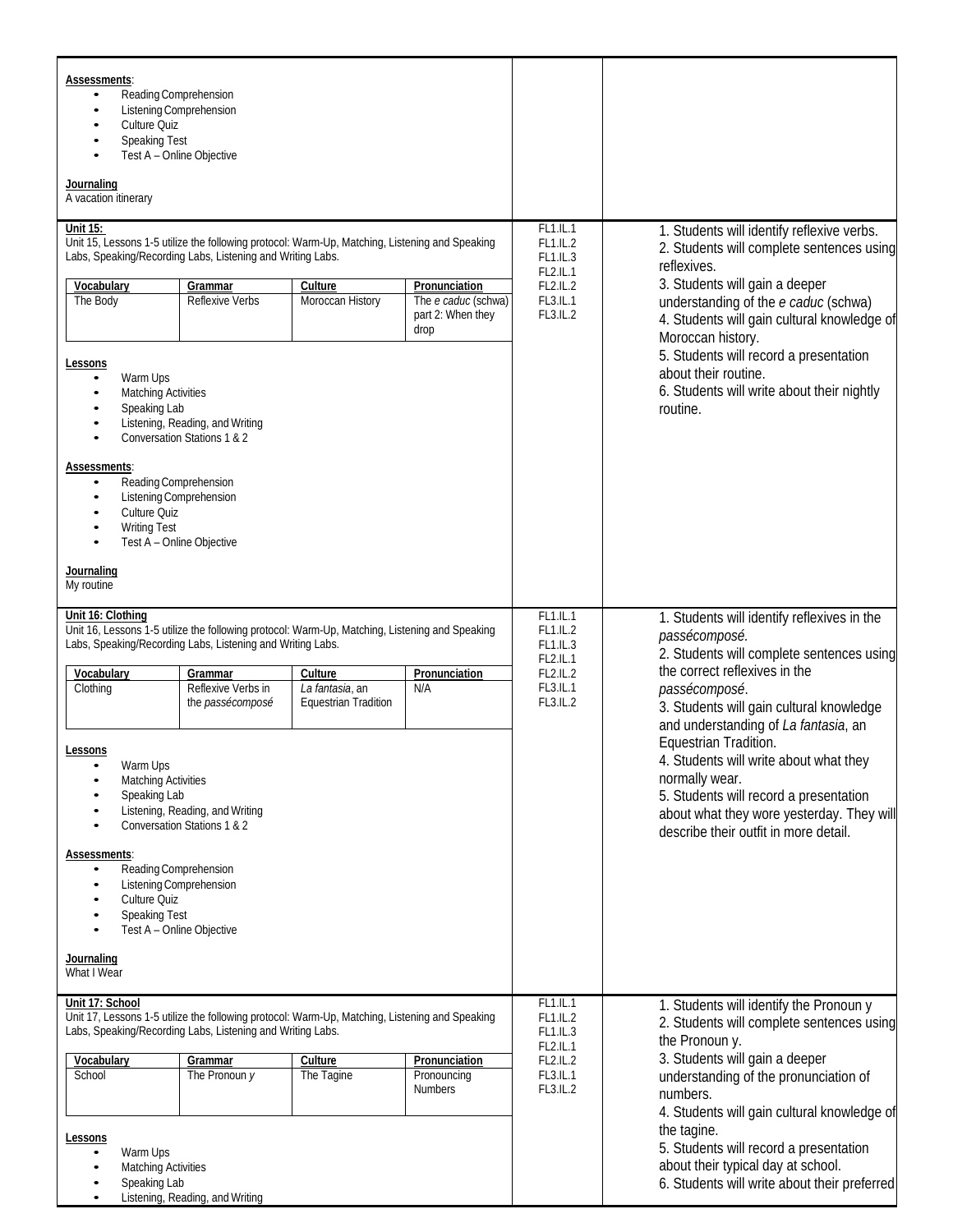| Conversation Stations 1 & 2<br>$\bullet$<br><b>Assessments:</b><br>Reading Comprehension<br>$\bullet$<br>Listening Comprehension<br>Culture Quiz<br><b>Writing Test</b><br>Test A - Online Objective<br>Journaling<br>A Day at School<br>Unit 18: Semester 1 Final<br>Unit 18, Semester 1 Final Review of Units 10-17.<br><b>Assessments:</b><br>Grammar and Vocabulary Assessment<br>$\bullet$<br>Reading and Listening Comprehension<br>$\bullet$<br><b>Writing Tests</b><br><b>Speaking Tests</b><br>$\bullet$<br>Unit 19: Technology                                                                                                                                                                                                       |  |  |                                                                                                | FL1.IL.1<br>FL1.IL.2<br>FL1.IL.3<br>FL2.IL.1<br><b>FL2.IL.2</b><br>FL3.IL.1<br>FL3.IL.2<br>FL1.IL.1                                                                                                                                                                                                                                                                                                 | subject in school, if they go there every<br>day and why they like that subject.<br>1. Students will review the grammar and<br>cultural concepts studied in units 10-17.<br>2. Students will demonstrate proficiency<br>of the objectives from units 10 through 17<br>by completing grammar and vocabulary<br>tests, reading and listening<br>comprehension tests, 2 writings tests and<br>2 speaking tests.<br>1. Students will identify the simple future. |
|------------------------------------------------------------------------------------------------------------------------------------------------------------------------------------------------------------------------------------------------------------------------------------------------------------------------------------------------------------------------------------------------------------------------------------------------------------------------------------------------------------------------------------------------------------------------------------------------------------------------------------------------------------------------------------------------------------------------------------------------|--|--|------------------------------------------------------------------------------------------------|-----------------------------------------------------------------------------------------------------------------------------------------------------------------------------------------------------------------------------------------------------------------------------------------------------------------------------------------------------------------------------------------------------|--------------------------------------------------------------------------------------------------------------------------------------------------------------------------------------------------------------------------------------------------------------------------------------------------------------------------------------------------------------------------------------------------------------------------------------------------------------|
| Unit 19, Lessons 1-5 utilize the following protocol: Warm-Up, Matching, Listening and Speaking<br>Labs, Speaking/Recording Labs, Listening and Writing Labs.<br>Vocabulary<br>Pronunciation<br>Grammar<br>Culture<br>The Future (future<br>Switzerland:<br>Stress and<br>Technology<br>simple)<br>Introduction<br>Intonation<br>Lessons<br>Warm Ups<br>٠<br><b>Matching Activities</b><br>$\bullet$<br>Speaking Lab<br>Listening, Reading, and Writing<br>٠<br>Conversation Stations 1 & 2<br>$\bullet$<br>Assessments:<br>Reading Comprehension<br>$\bullet$<br>Listening Comprehension<br>٠<br>Culture Quiz<br><b>Writing Test</b><br>Test A - Online Objective<br>$\bullet$<br>Journaling<br>Technology in My Life                          |  |  |                                                                                                | FL1.IL.2<br>FL1.IL.3<br>FL2.IL.1<br>FL2.IL.2<br>FL3.IL.1<br>FL3.IL.2                                                                                                                                                                                                                                                                                                                                | 2. Students will complete sentences using<br>the simple future.<br>3. Students will gain a deeper<br>understanding of stress and intonation.<br>4. Students will gain cultural knowledge of<br>Switzerland.<br>5. Students will record an oral<br>presentation about the technology they<br>use every day.<br>6. Students will write about how phone<br>technology has changed in the past 10<br>years.                                                      |
| Unit 20: Expressions with the verbs avoir and être<br>Unit 20, Lessons 1-5 utilize the following protocol: Warm-Up, Matching, Listening and Speaking<br>Labs, Speaking/Recording Labs, Listening and Writing Labs.<br>Vocabulary<br>Grammar<br>Pronunciation<br>Culture<br>Expressions with<br>Expressions dès que<br>Skiing<br>N/A<br>avoir and être<br>and quand<br>Lessons<br>Warm Ups<br>$\bullet$<br><b>Matching Activities</b><br>$\bullet$<br>Speaking Lab<br>$\bullet$<br>Listening, Reading, and Writing<br>$\bullet$<br>Conversation Stations 1 & 2<br><b>Assessments:</b><br>Reading Comprehension<br>$\bullet$<br>Listening Comprehension<br>Culture Quiz<br>Speaking Test<br>Test A - Online Objective<br>Journaling<br>My Summer |  |  | $\overline{FL1}$ .IL.1<br>FL1.IL.2<br>FL1.IL.3<br>FL2.IL.1<br>FL2.IL.2<br>FL3.IL.1<br>FL3.IL.2 | 1. Students will identify expressions with<br>avoir and être<br>2. Students will complete sentences using<br>expressions dès que and quand.<br>3. Students will gain a deeper cultural<br>knowledge of Skiing in Switzerland.<br>4. Students will write about what they are<br>going to do this summer.<br>5. Students will record an oral<br>presentation about their ideal life in the<br>future. |                                                                                                                                                                                                                                                                                                                                                                                                                                                              |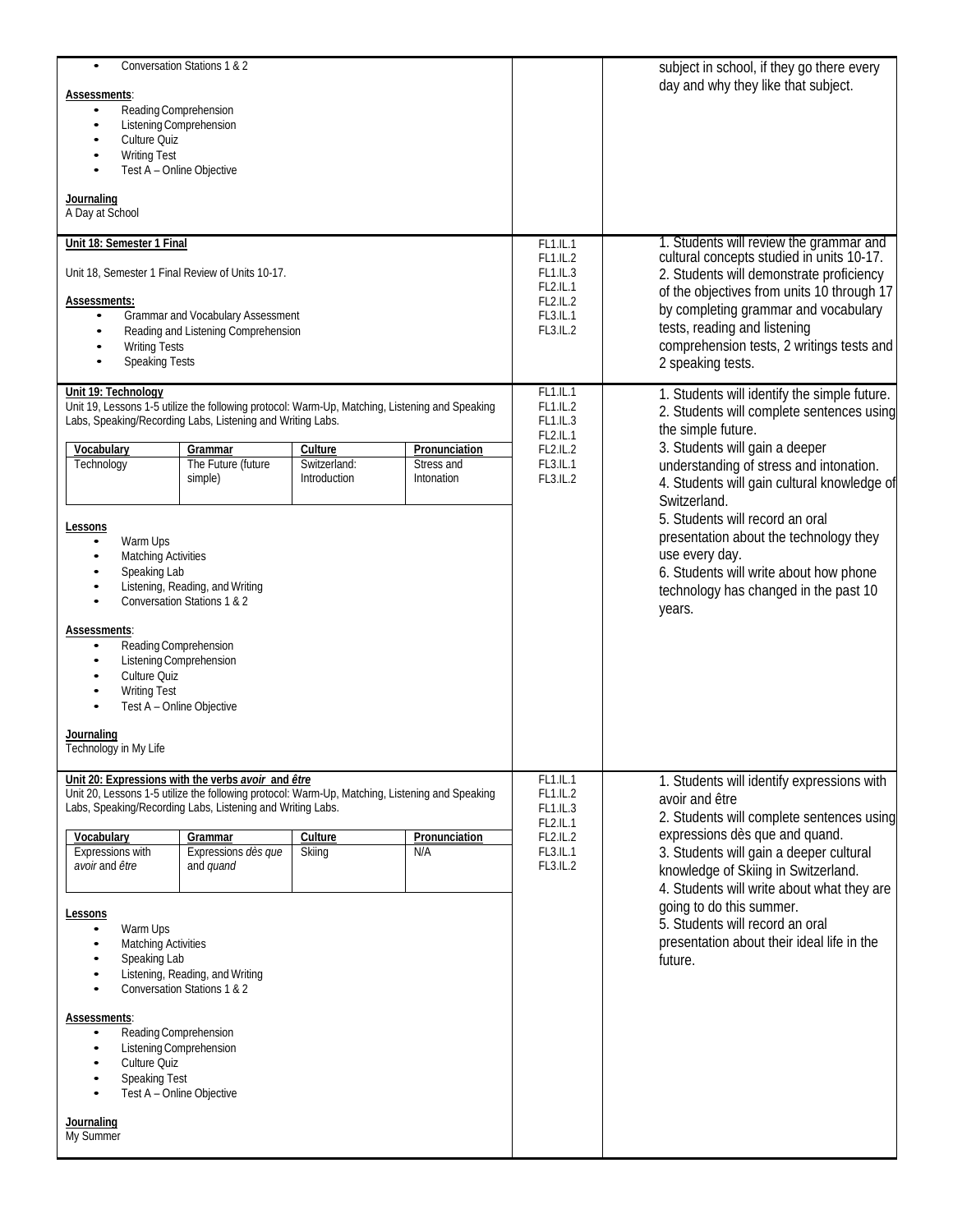| Unit 21: Computers<br>Unit 21, Lessons 1-5 utilize the following protocol: Warm-Up, Matching, Listening and Speaking                |                                                                |                                       | FL1.IL.1<br>FL1.IL.2               | 1. Students will identify demonstrative<br>adjectives.<br>2. Students will complete sentences using |                                                                                      |  |
|-------------------------------------------------------------------------------------------------------------------------------------|----------------------------------------------------------------|---------------------------------------|------------------------------------|-----------------------------------------------------------------------------------------------------|--------------------------------------------------------------------------------------|--|
| Labs, Speaking/Recording Labs, Listening and Writing Labs.                                                                          |                                                                |                                       | FL1.IL.3                           |                                                                                                     |                                                                                      |  |
| Vocabulary                                                                                                                          | Grammar                                                        | Culture                               | Pronunciation                      | <b>FL2.IL.1</b><br>FL2.IL.2                                                                         | the correct demonstrative adjectives.                                                |  |
| Computers                                                                                                                           | Demonstrative<br>Adjectives                                    | Swiss Chocolate                       | The Letter "s"                     | FL3.IL.1<br>FL3.IL.2                                                                                | 3. Students will gain a deeper<br>understanding of the pronunciation of the          |  |
|                                                                                                                                     |                                                                |                                       |                                    |                                                                                                     | letter s.                                                                            |  |
| <u>Lessons</u>                                                                                                                      |                                                                |                                       |                                    |                                                                                                     | 4. Students will gain cultural knowledge of                                          |  |
| Warm Ups<br>$\bullet$<br><b>Matching Activities</b><br>٠                                                                            |                                                                |                                       |                                    |                                                                                                     | swiss chocolate.<br>5. Students will record a presentation                           |  |
| Speaking Lab                                                                                                                        |                                                                |                                       |                                    |                                                                                                     | about what role computers play in their                                              |  |
| ٠<br>$\bullet$                                                                                                                      | Listening, Reading, and Writing<br>Conversation Stations 1 & 2 |                                       |                                    |                                                                                                     | lives.<br>6. Students will write and email to their                                  |  |
| Assessments:                                                                                                                        |                                                                |                                       |                                    |                                                                                                     | grandfather with instructions on how to                                              |  |
| ٠<br>$\bullet$                                                                                                                      | Reading Comprehension<br>Listening Comprehension               |                                       |                                    |                                                                                                     | use a computer.                                                                      |  |
| Culture Quiz<br>٠                                                                                                                   |                                                                |                                       |                                    |                                                                                                     |                                                                                      |  |
| <b>Writing Test</b><br>٠                                                                                                            | Test A - Online Objective                                      |                                       |                                    |                                                                                                     |                                                                                      |  |
| <b>Journaling</b>                                                                                                                   |                                                                |                                       |                                    |                                                                                                     |                                                                                      |  |
| Computers in My Life                                                                                                                |                                                                |                                       |                                    |                                                                                                     |                                                                                      |  |
| Unit 22: Love and Dating (part 1)<br>Unit 22, Lessons 1-5 utilize the following protocol: Warm-Up, Matching, Listening and Speaking |                                                                |                                       |                                    | FL1.IL.1<br>FL1.IL.2                                                                                | 1. Students will identify relative pronouns.                                         |  |
| Labs, Speaking/Recording Labs, Listening and Writing Labs.                                                                          |                                                                |                                       |                                    | FL1.IL.3                                                                                            | 2. Students will complete sentences using<br>relative pronouns.                      |  |
| Vocabulary                                                                                                                          | Grammar                                                        | Culture                               | Pronunciation                      | <b>FL2.IL.1</b><br>FL2.IL.2                                                                         | 3. Students will gain cultural knowledge                                             |  |
| Love and Dating                                                                                                                     | Relative Pronouns<br>(qui, que, and dont)                      | Switzerland: an<br>Independent Nation | N/A                                | FL3.IL.1<br>FL3.IL.2                                                                                | about Switzerland as an independent<br>nation.                                       |  |
|                                                                                                                                     |                                                                |                                       |                                    |                                                                                                     | 4. Students will write about the man or                                              |  |
| <b>Lessons</b>                                                                                                                      |                                                                |                                       |                                    |                                                                                                     | woman of their dreams.                                                               |  |
| Warm Ups<br>$\bullet$<br><b>Matching Activities</b><br>٠                                                                            |                                                                |                                       |                                    |                                                                                                     | 5. Students will use qui, que and don't to<br>record a presentation to describe the  |  |
| Speaking Lab                                                                                                                        |                                                                |                                       |                                    |                                                                                                     | music that they love and don't love.                                                 |  |
| ٠<br>$\bullet$                                                                                                                      | Listening, Reading, and Writing<br>Conversation Stations 1 & 2 |                                       |                                    |                                                                                                     |                                                                                      |  |
| Assessments:                                                                                                                        |                                                                |                                       |                                    |                                                                                                     |                                                                                      |  |
| Reading Comprehension<br>$\bullet$                                                                                                  | Listening Comprehension                                        |                                       |                                    |                                                                                                     |                                                                                      |  |
| Culture Quiz<br>٠                                                                                                                   |                                                                |                                       |                                    |                                                                                                     |                                                                                      |  |
| Speaking Test                                                                                                                       | Test A - Online Objective                                      |                                       |                                    |                                                                                                     |                                                                                      |  |
| Journaling                                                                                                                          |                                                                |                                       |                                    |                                                                                                     |                                                                                      |  |
| The Man or Woman of My Dreams                                                                                                       |                                                                |                                       |                                    |                                                                                                     |                                                                                      |  |
| Unit 23: Work<br>Unit 23, Lessons 1-5 utilize the following protocol: Warm-Up, Matching, Listening and Speaking                     |                                                                |                                       |                                    | FL1.IL.1<br>FL1.IL.2                                                                                | 1. Students will identify adverbs.                                                   |  |
| Labs, Speaking/Recording Labs, Listening and Writing Labs.                                                                          |                                                                |                                       |                                    | FL1.IL.3                                                                                            | 2. Students will complete sentences using<br>the correct adverbs.                    |  |
| Vocabulary                                                                                                                          | Grammar                                                        | Culture                               | Pronunciation                      | FL2.IL.1<br>FL2.IL.2                                                                                | 3. Students will gain a deeper                                                       |  |
| Work                                                                                                                                | Adverbs                                                        | Yodeling                              | The open and closed<br>"o" sounds. | FL3.IL.1<br>FL3.IL.2                                                                                | understanding of open and closed "o"<br>sounds.                                      |  |
|                                                                                                                                     |                                                                |                                       |                                    |                                                                                                     | 4. Students will gain cultural knowledge of                                          |  |
| Lessons                                                                                                                             |                                                                |                                       |                                    |                                                                                                     | Yodeling.<br>5. Students will record a presentation                                  |  |
| Warm Ups<br><b>Matching Activities</b>                                                                                              |                                                                |                                       |                                    |                                                                                                     | about the type of work they want to do.                                              |  |
| Speaking Lab<br>٠                                                                                                                   | Listening, Reading, and Writing                                |                                       |                                    | 6. Students will prepare and write the                                                              |                                                                                      |  |
| $\bullet$                                                                                                                           | Conversation Stations 1 & 2                                    |                                       |                                    |                                                                                                     | questions they would ask to a future<br>candidate that they will interview for their |  |
| Assessments:                                                                                                                        |                                                                |                                       |                                    |                                                                                                     | company.                                                                             |  |
| Reading Comprehension<br>$\bullet$                                                                                                  | Listening Comprehension                                        |                                       |                                    |                                                                                                     |                                                                                      |  |
| Culture Quiz<br>٠<br>٠                                                                                                              |                                                                |                                       |                                    |                                                                                                     |                                                                                      |  |
| <b>Writing Test</b>                                                                                                                 | Test A - Online Objective                                      |                                       |                                    |                                                                                                     |                                                                                      |  |
| <u>Journaling</u>                                                                                                                   |                                                                |                                       |                                    |                                                                                                     |                                                                                      |  |
| Work                                                                                                                                |                                                                |                                       |                                    |                                                                                                     |                                                                                      |  |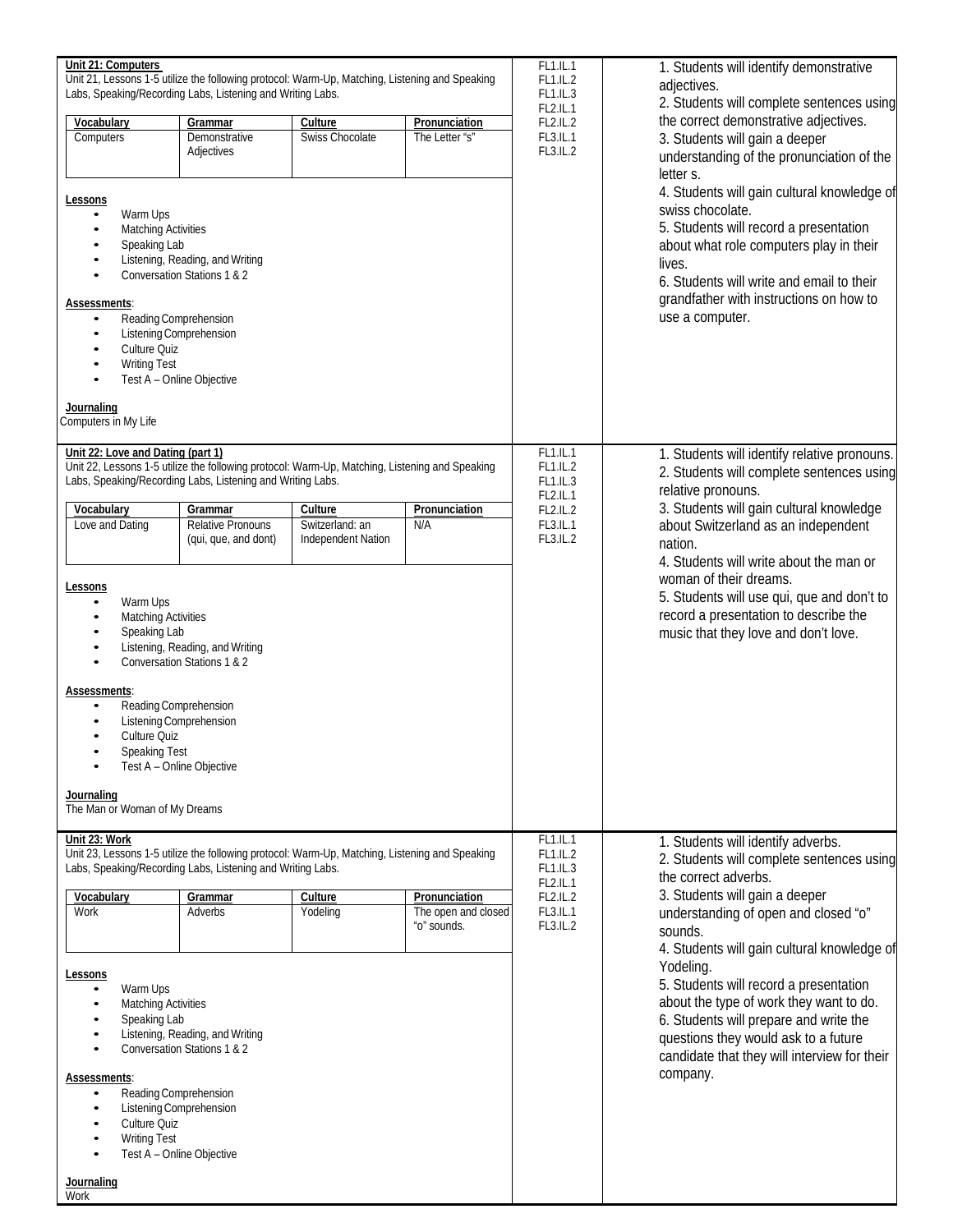| Unit 24: Measurements and Quantities<br>Unit 24, Lessons 1-5 utilize the following protocol: Warm-Up, Matching, Listening and Speaking<br>Labs, Speaking/Recording Labs, Listening and Writing Labs.                                                                                                                                                                                   |                                                                                                                           |                                                 |                      | FL1.IL.1<br><b>FL1.IL.2</b><br>FL1.IL.3<br>FL2.IL.1                                                                                                       | 1. Students will identify the pronoun en<br>2. Students will complete sentences using<br>the pronoun en.                                                                                                                                                              |  |
|----------------------------------------------------------------------------------------------------------------------------------------------------------------------------------------------------------------------------------------------------------------------------------------------------------------------------------------------------------------------------------------|---------------------------------------------------------------------------------------------------------------------------|-------------------------------------------------|----------------------|-----------------------------------------------------------------------------------------------------------------------------------------------------------|-----------------------------------------------------------------------------------------------------------------------------------------------------------------------------------------------------------------------------------------------------------------------|--|
| Vocabulary<br>Measurements and<br>Quantities                                                                                                                                                                                                                                                                                                                                           | Grammar<br>The Pronoun en                                                                                                 | Culture<br>Huitante: Counting in<br>Switzerland | Pronunciation<br>N/A | FL2.IL.2<br>FL3.IL.1<br>FL3.IL.2                                                                                                                          | 3. Students will gain cultural knowledge of<br>Huitante.<br>4. Students will write about their<br>measurements (how much they weight,                                                                                                                                 |  |
| Lessons<br>Warm Ups<br><b>Matching Activities</b><br>Speaking Lab                                                                                                                                                                                                                                                                                                                      | Listening, Reading, and Writing<br>Conversation Stations 1 & 2                                                            |                                                 |                      | how tall they are, etc.)<br>5. Students will record an oral<br>presentation about whether they prefer<br>the metric system versus the imperial<br>system. |                                                                                                                                                                                                                                                                       |  |
| Assessments:<br>Reading Comprehension<br>$\bullet$<br>Listening Comprehension<br>Culture Quiz<br><b>Speaking Test</b><br>Test A - Online Objective<br>$\bullet$                                                                                                                                                                                                                        |                                                                                                                           |                                                 |                      |                                                                                                                                                           |                                                                                                                                                                                                                                                                       |  |
| Journaling<br>My Measurements                                                                                                                                                                                                                                                                                                                                                          |                                                                                                                           |                                                 |                      |                                                                                                                                                           |                                                                                                                                                                                                                                                                       |  |
| Unit 25: Countries and Nationalities<br>Unit 25, Lessons 1-5 utilize the following protocol: Warm-Up, Matching, Listening and Speaking<br>Labs, Speaking/Recording Labs, Listening and Writing Labs.<br>Pronunciation<br>Vocabulary<br>Grammar<br>Culture<br>The Author Jean-<br>Pronoun Review and<br>Love and Dating<br>Nassal Vowels<br>Pronoun Order<br>Jacques Rousseau<br>Review |                                                                                                                           |                                                 |                      | FL1.IL.1<br>FL1.IL.2<br>FL1.IL.3<br>FL2.IL.1<br><b>FL2.IL.2</b><br>FL3.IL.1<br>FL3.IL.2                                                                   | 1. Students will complete sentences using<br>pronouns in the correct order.<br>2. Students will gain a deeper<br>understanding of nasal vowels.<br>3. Students will gain cultural knowledge of<br>the author Jean-Jacques Rousseau<br>5. Students will record an oral |  |
| Lessons<br>Warm Ups<br><b>Matching Activities</b><br>Speaking Lab<br>Listening, Reading, and Writing<br>Conversation Stations 1 & 2                                                                                                                                                                                                                                                    |                                                                                                                           |                                                 |                      |                                                                                                                                                           | presentation where they pretend to<br>prepare a surprise for their boyfriend or<br>girlfriend.<br>6. Students will write about the<br>importance of keeping a secret.                                                                                                 |  |
| Assessments:<br>Reading Comprehension<br>Listening Comprehension<br>Culture Quiz<br><b>Writing Test</b><br>Test A - Online Objective<br>$\bullet$                                                                                                                                                                                                                                      |                                                                                                                           |                                                 |                      |                                                                                                                                                           |                                                                                                                                                                                                                                                                       |  |
| Journaling<br>Love Life                                                                                                                                                                                                                                                                                                                                                                |                                                                                                                           |                                                 |                      |                                                                                                                                                           |                                                                                                                                                                                                                                                                       |  |
| Unit 26: Transportation<br>Unit 26, Lessons 1-5 utilize the following protocol: Warm-Up, Matching, Listening and Speaking<br>Labs, Speaking/Recording Labs, Listening and Writing Labs.                                                                                                                                                                                                |                                                                                                                           |                                                 |                      | FL1.IL.1<br>FL1.IL.2<br>FL1.IL.3<br>FL2.IL.1                                                                                                              | 1. Students will identify comparatives and<br>superlatives.<br>2. Students will complete sentences using                                                                                                                                                              |  |
| Vocabulary<br>Transportation                                                                                                                                                                                                                                                                                                                                                           | Culture<br>Pronunciation<br>Grammar<br>The Comparative<br>The Visual Arts in<br>N/A<br>and the Superlative<br>Switzerland |                                                 |                      |                                                                                                                                                           | comparatives and superlatives.<br>3. Students will gain cultural knowledge of<br>the visual arts in Switzerland.<br>4. Students will write about what mode of                                                                                                         |  |
| Lessons<br>Warm Ups<br><b>Matching Activities</b><br>Speaking Lab                                                                                                                                                                                                                                                                                                                      | Listening, Reading, and Writing<br>Conversation Stations 1 & 2                                                            |                                                 |                      |                                                                                                                                                           | presentation they prefer.<br>5. Students will record an oral<br>presentation comparing the different<br>talents in their family.                                                                                                                                      |  |
| Assessments:                                                                                                                                                                                                                                                                                                                                                                           |                                                                                                                           |                                                 |                      |                                                                                                                                                           |                                                                                                                                                                                                                                                                       |  |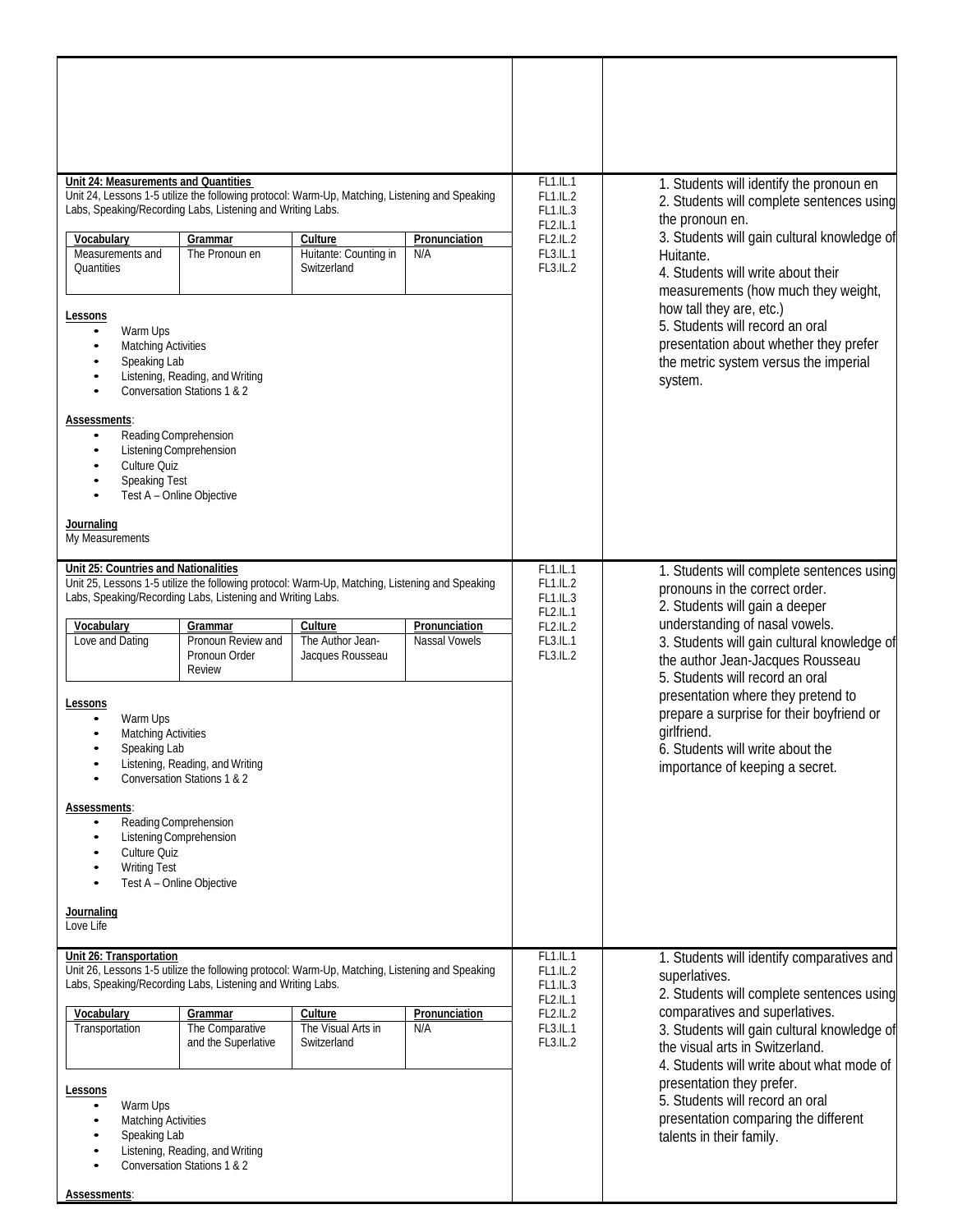| Reading Comprehension<br>$\bullet$<br>Culture Quiz<br>Speaking Test<br>Journaling<br>My Preferred Transportation<br>Unit 27: Semester 2 Midterm                                                                                                                                                                                                                         | Listening Comprehension<br>Test A - Online Objective                     |                                                                                                                                       |                                                                                                | FL1.IL.1                                                                                                                                                                                                | 1. Students will review the grammar and                                                                                                                                                                                                                                       |  |
|-------------------------------------------------------------------------------------------------------------------------------------------------------------------------------------------------------------------------------------------------------------------------------------------------------------------------------------------------------------------------|--------------------------------------------------------------------------|---------------------------------------------------------------------------------------------------------------------------------------|------------------------------------------------------------------------------------------------|---------------------------------------------------------------------------------------------------------------------------------------------------------------------------------------------------------|-------------------------------------------------------------------------------------------------------------------------------------------------------------------------------------------------------------------------------------------------------------------------------|--|
| Unit 27, Semester 2 Midterm: Review of Units 19-26.<br>Assessments:<br>$\bullet$<br><b>Writing Tests</b><br>٠<br><b>Speaking Tests</b>                                                                                                                                                                                                                                  | Grammar and Vocabulary Assessment<br>Reading and Listening Comprehension |                                                                                                                                       |                                                                                                | FL1.IL.2<br>FL1.IL.3<br>FL2.IL.1<br>FL2.IL.2<br>FL3.IL.1<br>FL3.IL.2                                                                                                                                    | cultural concepts studied in units 19-26.<br>2. Students will demonstrate proficiency<br>of the objectives from units 19 through 26<br>by completing grammar and vocabulary<br>tests, reading and listening<br>comprehension tests, 2 writings tests and<br>2 speaking tests. |  |
| Unit 28: Social Issues<br>Labs, Speaking/Recording Labs, Listening and Writing Labs.<br>Vocabulary<br>Social Issues                                                                                                                                                                                                                                                     | Grammar<br>Conjunctions                                                  | Unit 28, Lessons 1-5 utilize the following protocol: Warm-Up, Matching, Listening and Speaking<br>Culture<br>Senegal:<br>Introduction | FL1.IL.1<br><b>FL1.IL.2</b><br>FL1.IL.3<br>FL2.IL.1<br><b>FL2.IL.2</b><br>FL3.IL.1<br>FL3.IL.2 | 1. Students will complete sentences using<br>conjunctions.<br>2. Students will gain cultural knowledge of<br>Senegal.<br>3. Students will write about what they<br>think are the biggest social issues. |                                                                                                                                                                                                                                                                               |  |
| Lessons<br>Warm Ups<br><b>Matching Activities</b><br>Speaking Lab<br>$\bullet$                                                                                                                                                                                                                                                                                          | Listening, Reading, and Writing<br>Conversation Stations 1 & 2           |                                                                                                                                       |                                                                                                | 4. Students will record an oral<br>presentation about their opinion about the<br>conflict in the Middle East and will provide<br>possible solutions to the issue.                                       |                                                                                                                                                                                                                                                                               |  |
| Assessments:<br>Reading Comprehension<br>Culture Quiz<br>Speaking Test<br>$\bullet$                                                                                                                                                                                                                                                                                     | Listening Comprehension<br>Test A - Online Objective                     |                                                                                                                                       |                                                                                                |                                                                                                                                                                                                         |                                                                                                                                                                                                                                                                               |  |
| Journaling<br>Social Issues                                                                                                                                                                                                                                                                                                                                             |                                                                          |                                                                                                                                       |                                                                                                |                                                                                                                                                                                                         |                                                                                                                                                                                                                                                                               |  |
| Unit 29: At home<br>Unit 29, Lessons 1-5 utilize the following protocol: Warm-Up, Matching, Listening and Speaking<br>Labs, Speaking/Recording Labs, Listening and Writing Labs.<br>Vocabulary<br>Culture<br>Pronunciation<br>Grammar<br>The Conditional<br>Les griots:<br>The Open and<br>Home<br>Storytellers,<br>Closed "w" Sounds.<br>Tense<br>Musicians, Teachers. |                                                                          |                                                                                                                                       |                                                                                                | <b>FL1.IL.1</b><br>FL1.IL.2<br>FL1.IL.3<br>FL2.IL.1<br><b>FL2.IL.2</b><br>FL3.IL.1<br>FL3.IL.2                                                                                                          | 1. Students will complete sentences using<br>the conditional tense.<br>2. Students will gain a deeper<br>understanding of open and closed "w"<br>sounds.<br>3. Students will gain cultural knowledge of<br>les griots.                                                        |  |
| Lessons<br>Warm Ups<br><b>Matching Activities</b><br>Speaking Lab                                                                                                                                                                                                                                                                                                       | Listening, Reading, and Writing<br>Conversation Stations 1 & 2           |                                                                                                                                       |                                                                                                | 5. Students will record an al presentation<br>describing their home and the different<br>areas of their home.<br>6. Students will write two paraphs<br>describing their bedroom in detail.              |                                                                                                                                                                                                                                                                               |  |
| <b>Assessments:</b><br>Reading Comprehension<br>Culture Quiz<br><b>Writing Test</b>                                                                                                                                                                                                                                                                                     | Listening Comprehension<br>Test A - Online Objective                     |                                                                                                                                       |                                                                                                |                                                                                                                                                                                                         |                                                                                                                                                                                                                                                                               |  |
| Journaling<br>My Home                                                                                                                                                                                                                                                                                                                                                   |                                                                          |                                                                                                                                       |                                                                                                |                                                                                                                                                                                                         |                                                                                                                                                                                                                                                                               |  |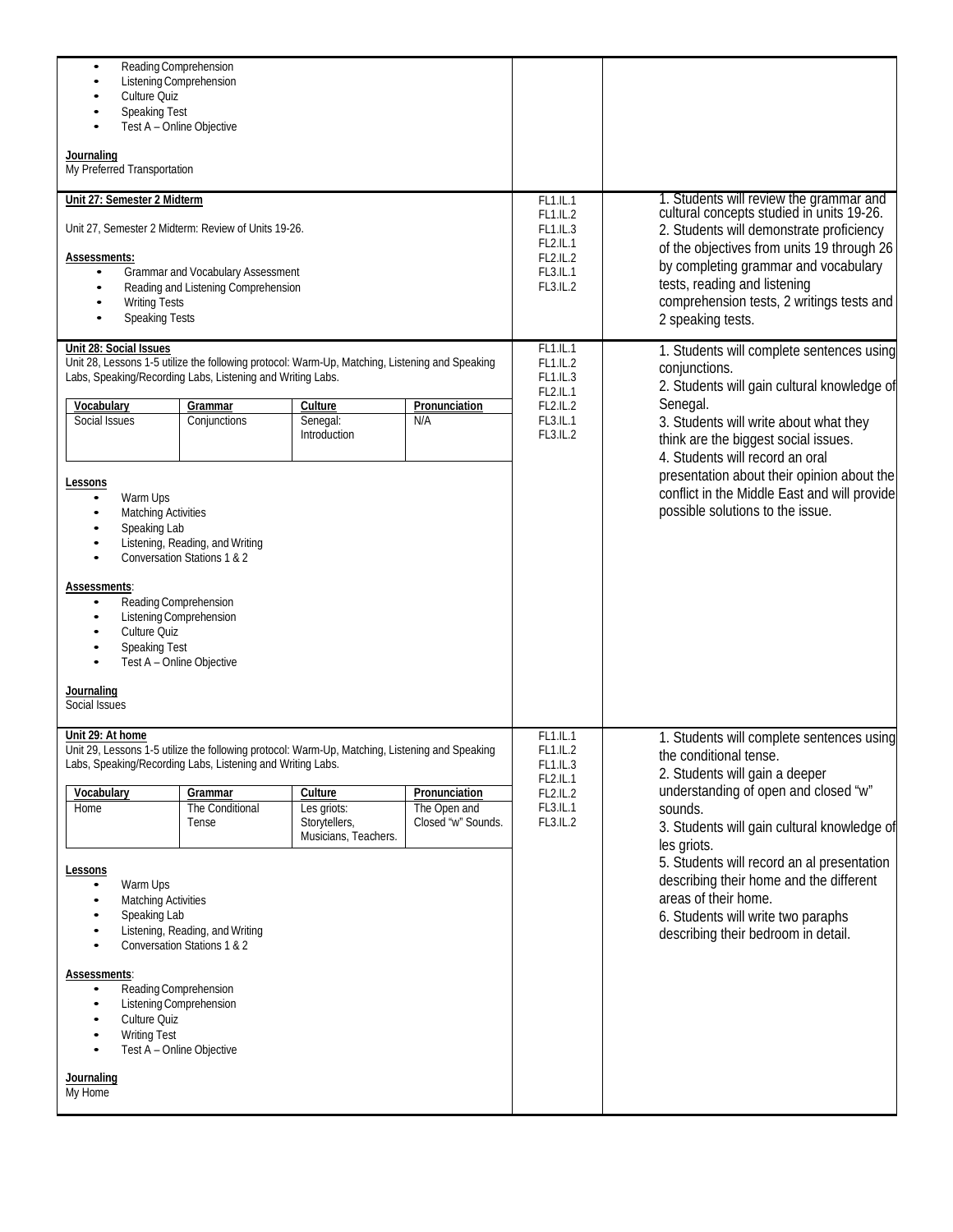| Unit 30: Shopping and Money                                                                                                         | Unit 30, Lessons 1-5 utilize the following protocol: Warm-Up, Matching, Listening and Speaking<br>Labs, Speaking/Recording Labs, Listening and Writing Labs.                                         |                                                 | FL1.IL.1<br><b>FL1.IL.2</b><br>FL1.IL.3             | 1. Students will complete sentences using<br>Si clauses in the future and the<br>conditional tenses.                                                                                                                        |                                                                                                                                                                                                                                                                                            |
|-------------------------------------------------------------------------------------------------------------------------------------|------------------------------------------------------------------------------------------------------------------------------------------------------------------------------------------------------|-------------------------------------------------|-----------------------------------------------------|-----------------------------------------------------------------------------------------------------------------------------------------------------------------------------------------------------------------------------|--------------------------------------------------------------------------------------------------------------------------------------------------------------------------------------------------------------------------------------------------------------------------------------------|
| Vocabulary<br>Shopping and<br>Money                                                                                                 | Grammar<br>Si clauses in the<br>Future and<br>Conditional                                                                                                                                            | Culture<br>Senegalese Cuisine                   | Pronunciation<br>N/A                                | <b>FL2.IL.2</b><br>FL3.IL.1<br>FL3.IL.2                                                                                                                                                                                     | <b>FL2.IL.1</b><br>2. Students will gain a deeper cultural<br>understanding of Senegalese cuisine.<br>5. Students will write a few paragraphs<br>about what they would buy if they had all                                                                                                 |
| Lessons<br>Warm Ups<br>$\bullet$<br><b>Matching Activities</b><br>$\bullet$<br>Speaking Lab<br>٠<br>$\bullet$<br>$\bullet$          | Listening, Reading, and Writing<br>Conversation Stations 1 & 2                                                                                                                                       |                                                 |                                                     | the money.<br>6. Students will record and oral<br>presentation about how they can save<br>money.                                                                                                                            |                                                                                                                                                                                                                                                                                            |
| Assessments:<br>Culture Quiz<br>$\bullet$<br><b>Speaking Test</b><br>$\bullet$                                                      | Reading Comprehension<br>Listening Comprehension<br>Test A - Online Objective                                                                                                                        |                                                 |                                                     |                                                                                                                                                                                                                             |                                                                                                                                                                                                                                                                                            |
| Journaling<br>Shopping                                                                                                              |                                                                                                                                                                                                      |                                                 |                                                     |                                                                                                                                                                                                                             |                                                                                                                                                                                                                                                                                            |
| Unit 31: Nature<br>Vocabulary<br>Nature                                                                                             | Unit 31, Lessons 1-5 utilize the following protocol: Warm-Up, Matching, Listening and Speaking<br>Labs, Speaking/Recording Labs, Listening and Writing Labs.<br>Grammar<br>Demonstrative<br>Pronouns | Culture<br>The Dakar                            | Pronunciation<br>The Open and<br>Closed "eu" Sounds | FL1.IL.1<br><b>FL1.IL.2</b><br>FL1.IL.3<br><b>FL2.IL.1</b><br><b>FL2.IL.2</b><br>FL3.IL.1<br>FL3.IL.2                                                                                                                       | 1. Students will complete sentences using<br>demonstrative adjectives.<br>2. Students will gain a deeper<br>understanding of open and closed "eu"<br>sounds.<br>3. Students will gain cultural knowledge of<br>the Dakar.                                                                  |
| Lessons<br>Warm Ups<br>$\bullet$<br><b>Matching Activities</b><br>$\bullet$<br>Speaking Lab<br>٠<br>$\bullet$<br>$\bullet$          | Listening, Reading, and Writing<br>Conversation Stations 1 & 2                                                                                                                                       |                                                 |                                                     | 5. Students will record an oral<br>presentation about their opinion on<br>climate change.<br>6. Students will write and describe their<br>experience surviving a natural disaster. If<br>they haven't, they can use someone |                                                                                                                                                                                                                                                                                            |
| Assessments:<br>Culture Quiz<br><b>Writing Test</b>                                                                                 | Reading Comprehension<br>Listening Comprehension<br>Test A - Online Objective                                                                                                                        |                                                 |                                                     |                                                                                                                                                                                                                             | else's experience they know about.                                                                                                                                                                                                                                                         |
| Journaling<br>Climate Change                                                                                                        |                                                                                                                                                                                                      |                                                 |                                                     |                                                                                                                                                                                                                             |                                                                                                                                                                                                                                                                                            |
| Unit 32: False Cognates                                                                                                             | Unit 32, Lessons 1-5 utilize the following protocol: Warm-Up, Matching, Listening and Speaking<br>Labs, Speaking/Recording Labs, Listening and Writing Labs.                                         |                                                 |                                                     | FL1.L.1<br>FL1.IL.2<br>FL1.IL.3<br><b>FL2.IL.1</b><br><b>FL2.IL.2</b><br>FL3.IL.1<br>FL3.IL.2                                                                                                                               | 1. Students will identify false cognates.<br>2. Students will gain cultural knowledge of<br>the French language in Senegal.<br>3. Students will write about a memorable<br>experience they had last week.<br>4. Students will record and oral<br>presentation about what they will do this |
| Vocabulary<br><b>False Cognates</b>                                                                                                 | Grammar<br>The Subjunctive-An<br>Introduction                                                                                                                                                        | Culture<br>The French<br>Language in<br>Senegal | Pronunciation<br>N/A                                |                                                                                                                                                                                                                             |                                                                                                                                                                                                                                                                                            |
| Lessons<br>Warm Ups<br><b>Matching Activities</b><br>Speaking Lab<br>Listening, Reading, and Writing<br>Conversation Stations 1 & 2 |                                                                                                                                                                                                      |                                                 |                                                     | upcoming summer.                                                                                                                                                                                                            |                                                                                                                                                                                                                                                                                            |
| Assessments:<br>$\bullet$<br>٠<br>Culture Quiz<br><b>Speaking Test</b>                                                              | Reading Comprehension<br>Listening Comprehension<br>Test A - Online Objective                                                                                                                        |                                                 |                                                     |                                                                                                                                                                                                                             |                                                                                                                                                                                                                                                                                            |
| Journaling<br>Las Week                                                                                                              |                                                                                                                                                                                                      |                                                 |                                                     |                                                                                                                                                                                                                             |                                                                                                                                                                                                                                                                                            |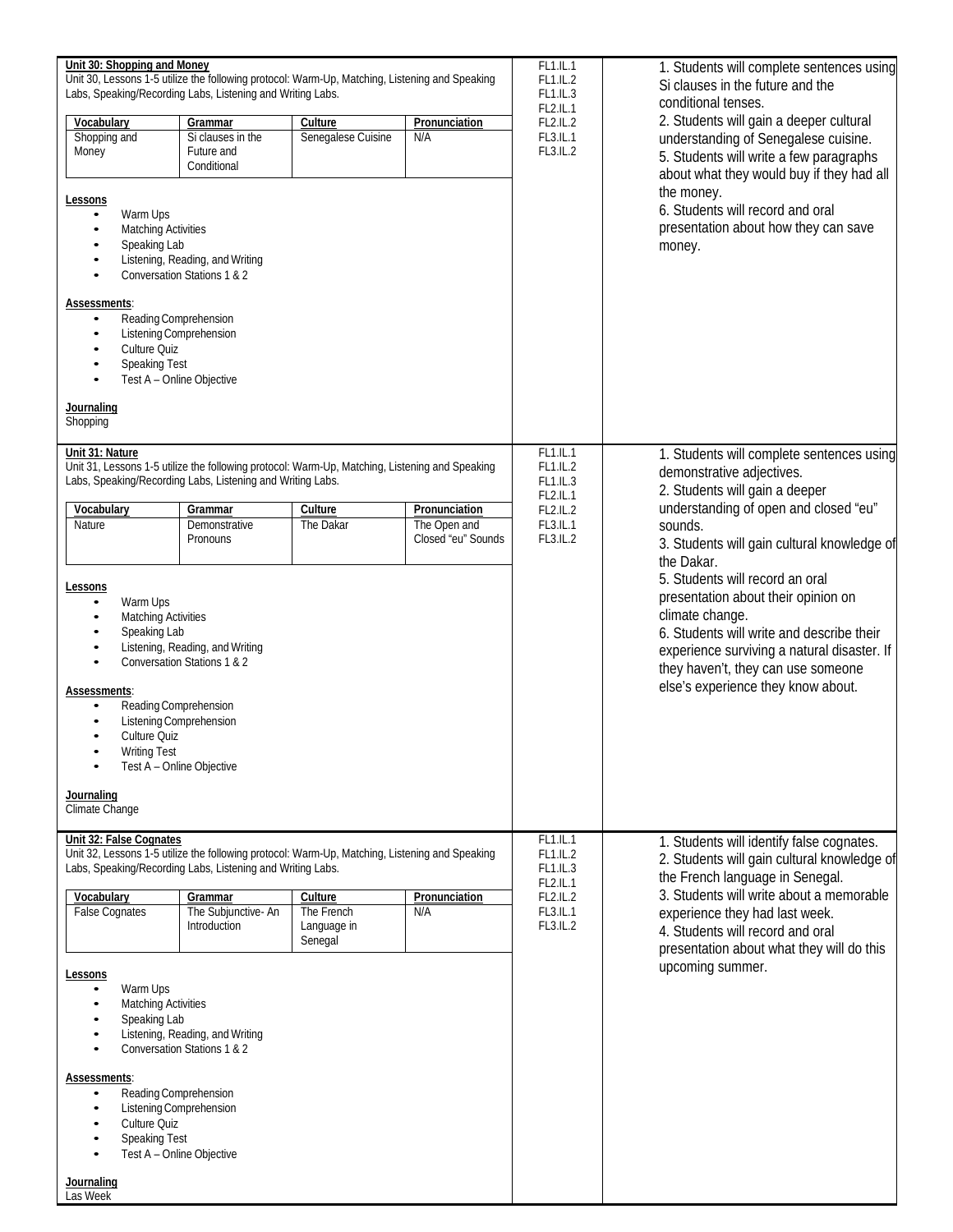| Unit 33:<br>Unit 33, Lessons 1-5 utilize the following protocol: Warm-Up, Matching, Listening and Speaking<br>Labs, Speaking/Recording Labs, Listening and Writing Labs.                                                                                                                                                                                                                                                                                                                                                                                                                                                                                                  |                                                                                                                                                                             |                                      | FL1.IL.1<br><b>FL1.IL.2</b><br>FL1.IL.3                       | 1. Students will identify the use of the<br>subjunctive and the infinitive within<br>different sentences. |                                                                                                                                                                                                                                                                                                                                                                                                                                                          |
|---------------------------------------------------------------------------------------------------------------------------------------------------------------------------------------------------------------------------------------------------------------------------------------------------------------------------------------------------------------------------------------------------------------------------------------------------------------------------------------------------------------------------------------------------------------------------------------------------------------------------------------------------------------------------|-----------------------------------------------------------------------------------------------------------------------------------------------------------------------------|--------------------------------------|---------------------------------------------------------------|-----------------------------------------------------------------------------------------------------------|----------------------------------------------------------------------------------------------------------------------------------------------------------------------------------------------------------------------------------------------------------------------------------------------------------------------------------------------------------------------------------------------------------------------------------------------------------|
| Vocabulary<br>Giving Advice<br>Lessons<br>Warm Ups<br><b>Matching Activities</b><br>٠<br>Speaking Lab<br>٠<br>$\bullet$<br>Assessments:<br>Reading Comprehension<br>٠<br>Listening Comprehension<br>Culture Quiz<br>$\bullet$<br><b>Writing Test</b><br>$\bullet$<br>Journaling<br>Advice to a Friend                                                                                                                                                                                                                                                                                                                                                                     | Grammar<br>The Subjunctive vs.<br>the Infinitive (il faut<br>vs il faut que)<br>Listening, Reading, and Writing<br>Conversation Stations 1 & 2<br>Test A - Online Objective | Culture<br><b>History of Senegal</b> | Pronunciation<br>Review: The Open<br>and Closed "e"<br>Sounds | <b>FL2.IL.1</b><br><b>FL2.IL.2</b><br>FL3.IL.1<br>FL3.IL.2                                                | 2. Students will review and gain a deeper<br>understanding of open and closed e<br>sounds.<br>3. Students will gain cultural knowledge of<br>the history of Senegal.<br>5. Students will record a message to their<br>best friend about how to get better grades<br>(using expressions like il faut que tu,<br>$etc.$ )<br>6. Students will write some advice to their<br>sibling about what they need to do to get<br>better from an illness they have. |
| Unit 34: Les mots-liens<br>Unit 34, Lessons 1-5 utilize the following protocol: Warm-Up, Matching, Listening and Speaking<br>Labs, Speaking/Recording Labs, Listening and Writing Labs.<br>Vocabulary<br>Culture<br>Pronunciation<br>Grammar<br>Léopol Sédar<br>Les mots-liens<br>Mots-liens and<br>N/A<br>Paragraph-level<br>Senghor<br>Speech<br>Lessons<br>Warm Ups<br><b>Matching Activities</b><br>Speaking Lab<br>Listening, Reading, and Writing<br>Conversation Stations 1 & 2<br>Assessments:<br>Reading Comprehension<br>Listening Comprehension<br>$\bullet$<br>Culture Quiz<br>Speaking Test<br>Test A - Online Objective<br>Journaling<br>Advice to a Friend |                                                                                                                                                                             |                                      |                                                               | FL1.IL.1<br><b>FL1.IL.2</b><br>FL1.IL.3<br><b>FL2.IL.1</b><br><b>FL2.IL.2</b><br>FL3.IL.1<br>FL3.IL.2     | 1. Students will write sentences using<br>mots-liens and paragraph level speech.<br>2. Students will gain a deeper cultural<br>knowledge of Léopold Sédar Senghor.<br>3. Students will write a letter to a friend<br>giving them advice.<br>4. Students will write about what sports<br>they prefer (individual or group) and the<br>advantages of each.                                                                                                 |
| Unit 35: Verb Review<br>Unit 35, Lessons 1-5 utilize the following protocol: Warm-Up, Matching, Listening and Speaking<br>Labs, Speaking/Recording Labs, Listening and Writing Labs.<br>Vocabulary<br>Culture<br>Pronunciation<br>Grammar<br>Overview of Verb<br>Verb Review<br>The Djembé<br>Review: Open and<br><b>Closed Sounds</b><br>Tenses<br>Lessons<br>Warm Ups<br><b>Matching Activities</b><br>$\bullet$<br>Speaking Lab<br>Listening, Reading, and Writing<br>٠<br>Conversation Stations 1 & 2<br>$\bullet$<br>Assessments:                                                                                                                                    |                                                                                                                                                                             |                                      |                                                               | FL1.IL.1<br><b>FL1.IL.2</b><br>FL1.IL.3<br><b>FL2.IL.1</b><br>FL2.IL.2<br>FL3.IL.1<br>FL3.IL.2            | 1. Students will write sentences using<br>different tenses.<br>2. Students will review open and closed<br>sounds.<br>3. Students will gain cultural knowledge of<br>the Djembé.<br>5. Students will record an oral<br>presentation of why they think it is<br>important to learn a foreign language.<br>6. Students will write to their friend giving<br>them advise about learning French.                                                              |